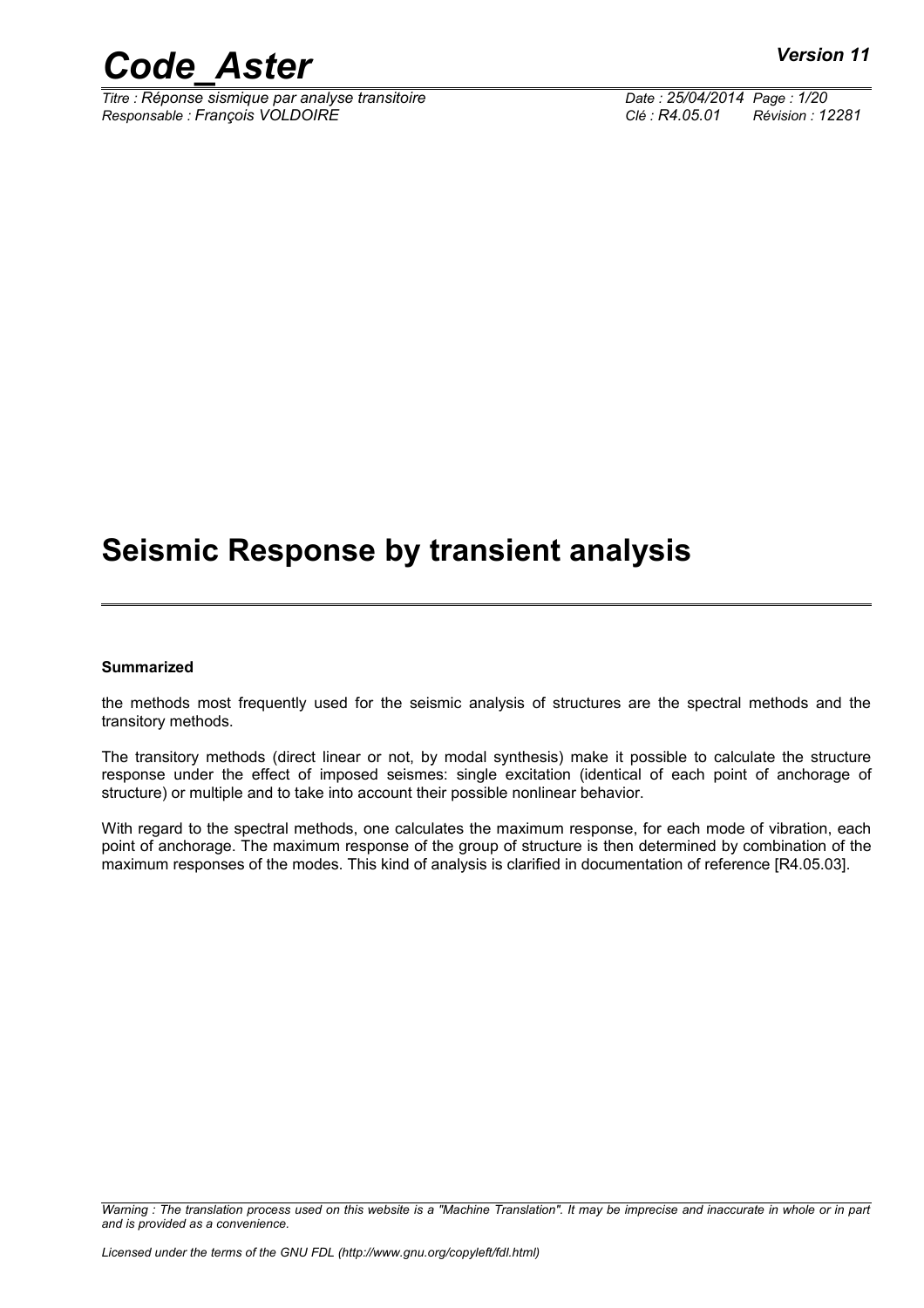*Titre : Réponse sismique par analyse transitoire Date : 25/04/2014 Page : 2/20 Responsable : François VOLDOIRE Clé : R4.05.01 Révision : 12281*

## **Contents**

| 4.3 Computation of the dynamic response of structure studied by synthesis modale12               |
|--------------------------------------------------------------------------------------------------|
|                                                                                                  |
|                                                                                                  |
| Post-traitements14                                                                               |
|                                                                                                  |
|                                                                                                  |
| 5.2 Taking into account of a request multi-bearings with restitutions of the relative fields and |
|                                                                                                  |
|                                                                                                  |
|                                                                                                  |
| 6.2 Taking into account of a modal damping calculated according to the rule of the RCC-G17       |
|                                                                                                  |
|                                                                                                  |
|                                                                                                  |
|                                                                                                  |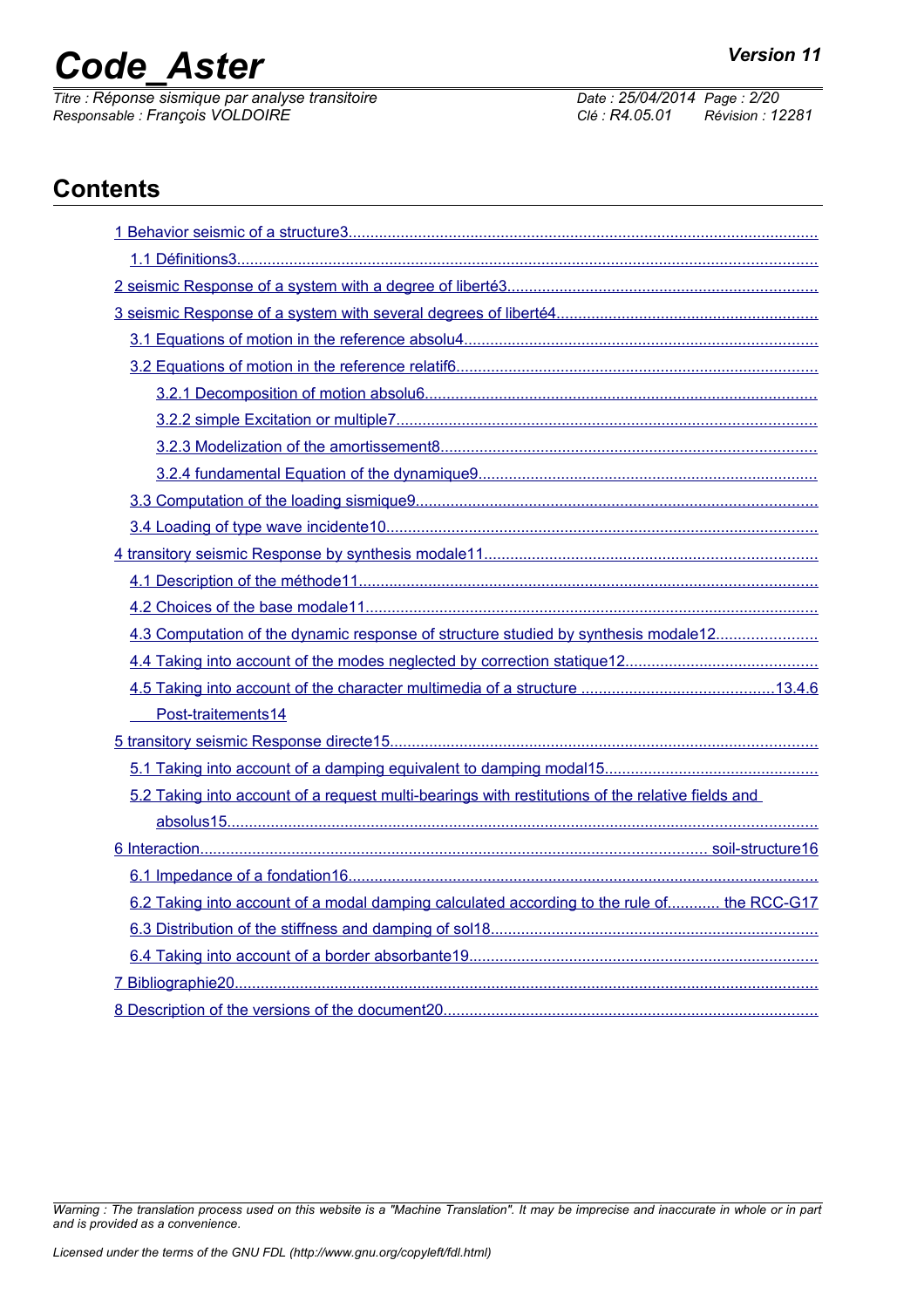*Titre : Réponse sismique par analyse transitoire Date : 25/04/2014 Page : 3/20 Responsable : François VOLDOIRE Clé : R4.05.01 Révision : 12281*

## <span id="page-2-0"></span>**1 Behavior seismic of a structure**

### **1.1 Definitions**

<span id="page-2-2"></span>the analysis of the seismic behavior of a structure consists in studying its response with an imposed motion: an acceleration, in its various bearings. Imposed acceleration is a temporal signal  $\chi(t)$  called accelerogram (cf [Figure 1.1-a]).



**Appear 1.1-a: Accelerogram LBNS**

the seismic motion considered in computation is either a real accelerogram known and read by the operator LIRE\_FONCTION [U4.32.02] or a synthetic accelerogram calculated directly in the code, for example with the procedure FORMULATES [U4.31.05].

## **2 Seismic response of a system with a degree of freedom**

<span id="page-2-1"></span>Is a simple oscillator made up of a mass *m* connected to a fixed point by a spring *k* and a damper  $c$  which can move in only one direction  $x$  (cf [Figure 2-a]). This oscillator with a degree of freedom is subjected to a horizontal  $y(t)$  accelerogram in its support (not A).



**Appear 2-a : simple oscillator subjected to a seismic request**

*Warning : The translation process used on this website is a "Machine Translation". It may be imprecise and inaccurate in whole or in part and is provided as a convenience.*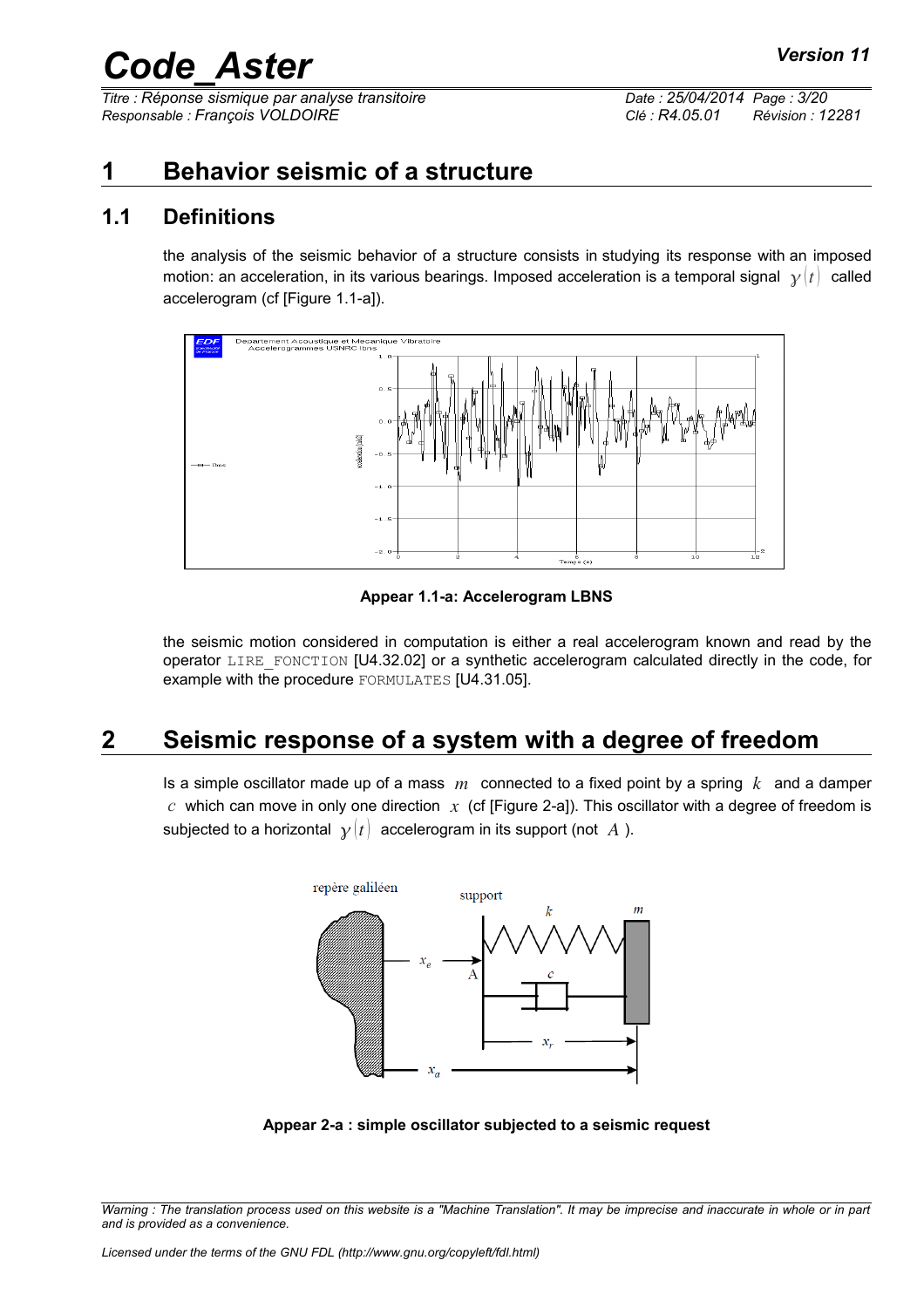*Titre : Réponse sismique par analyse transitoire Date : 25/04/2014 Page : 4/20 Responsable : François VOLDOIRE Clé : R4.05.01 Révision : 12281*

displacements of the oscillator are measured or calculated, that is to say in a relative reference related to point:  $A$  relative displacement  $x_r$  , is in an absolute coordinate system  $(R_a)$  : absolute displacement *x<sup>a</sup>* . Absolute displacement *x<sup>a</sup>* breaks up into a uniform displacement of training in translation  $x_e$  and a relative displacement  $x_r$ :

$$
x_a = x_r + x_e \qquad \qquad \text{Eq 2-1}
$$

One from of deduced by derivative the relation between accelerations:

$$
\ddot{x}_a = \ddot{x}_r + y(t) \quad \text{with} \quad y(t) = \ddot{x}_e \tag{6q the 2-2}
$$

mass is subjected to a horizontal force of recall which is proportional to relative displacement:  $F$ <sub>r</sub> =- $k$  .  $x$ <sub>r</sub> and with a horizontal force of damping presumedly proportional to the relative velocity:  $F_v = -c \cdot \dot{x}_r$ .

The equation of the motion of the mass is written then:  $-k \, . \, x_{_r}\! -\! c \, . \, \dot{x}_{_r}\! =\! m \, . \, \ddot{x}_{_a}$  . Maybe, taking into account the equations [éq 2-1] and [éq 2-2]:

$$
m \cdot \ddot{x}_r + c \cdot \dot{x}_r + k \cdot x_r = -m \cdot \gamma(t) = p(t)
$$

**Note::**

*The study of the seismic response of an oscillator with a degree of freedom in the relative reference thus consists of the study of the response of an oscillator with a force*  $p(t)$  *of an unspecified form. The solution of the equation of motion [éq 2-3] is then provided by the integral of Duhamel:* 

$$
x_r = \frac{1}{m \cdot \omega_D} \int_0^t p(\tau) \cdot e^{-\xi \cdot \omega \cdot (t - \tau)} \cdot \sin \left[\omega_D |t - \tau|\right] \cdot d\tau
$$
  
with:

$$
p(t) = -m \cdot y(t)
$$
  

$$
\omega = \sqrt{\frac{k}{m}}, \quad \xi = \frac{c}{2 \cdot m \cdot \omega} \text{ et } \omega_D = \omega \cdot \sqrt{1 - \xi^2}
$$

## <span id="page-3-1"></span>**3 Seismic response of a system with several Equations**

## **3.1 degrees of freedom of motion in the absolute coordinate system**

<span id="page-3-0"></span>the equilibrium of a mechanical system consists in writing, some is the time of computation considered, that the sum of the internal forces, inertias and damping is equal to the external forces imposed on this known as system:  $\mathbf{F}_{\text{iner}}+\mathbf{F}_{\text{amp}}+\mathbf{F}_{\text{int}}=\mathbf{F}_{\text{ext}}$ .

In the case of a linear behavior, known the system is represented by a model of finite elements or discrete elements, one has (after discretization):

*Warning : The translation process used on this website is a "Machine Translation". It may be imprecise and inaccurate in whole or in part and is provided as a convenience.*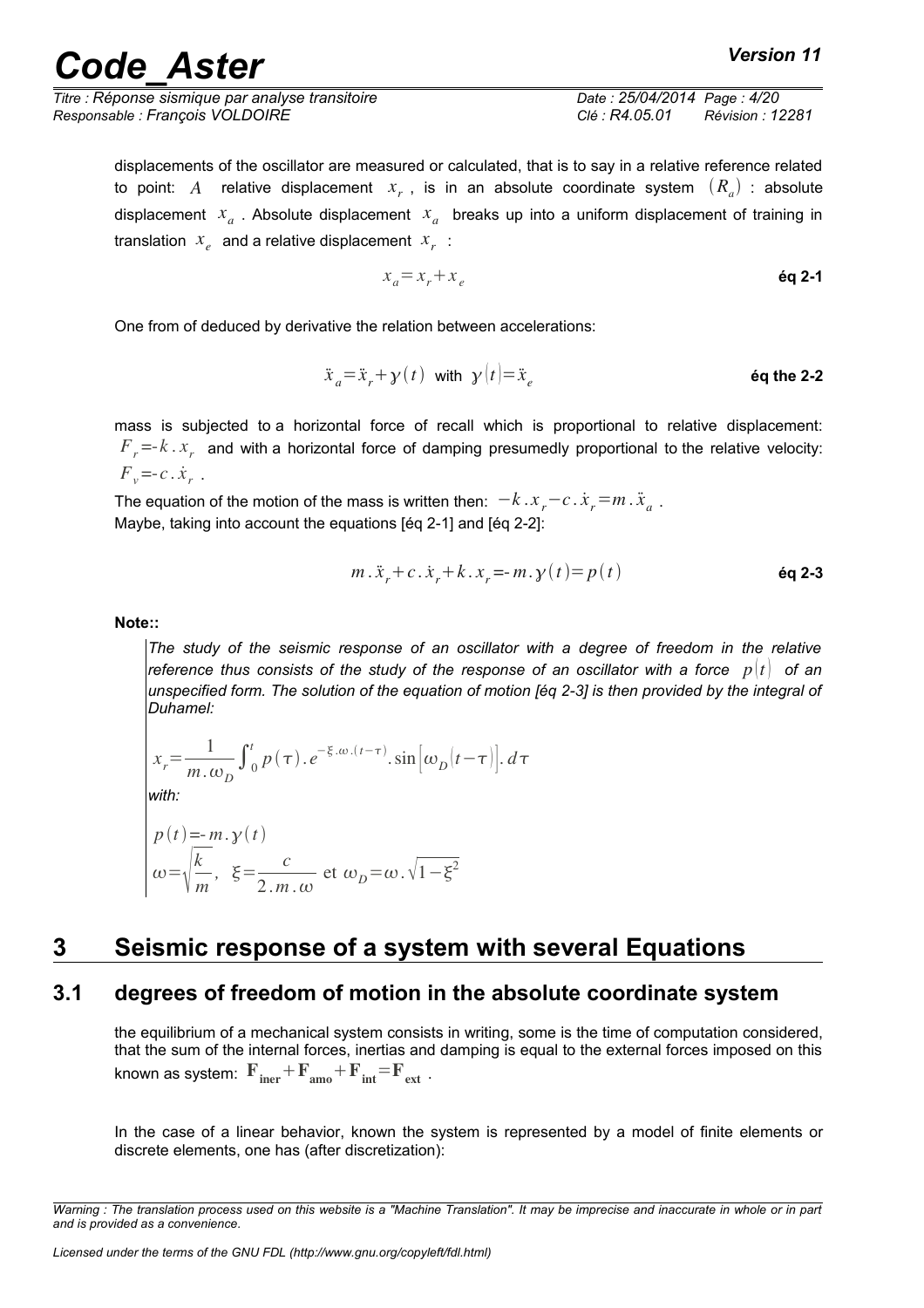*Titre : Réponse sismique par analyse transitoire Date : 25/04/2014 Page : 5/20 Responsable : François VOLDOIRE Clé : R4.05.01 Révision : 12281*

$$
\begin{cases}\n\mathbf{F}_{\text{iner}} = \mathbf{M}\ddot{\mathbf{X}}_{a} \\
\mathbf{F}_{\text{int}} = \mathbf{K}\mathbf{X}_{a}\n\end{cases}
$$

 $\cdot$   $\mathbf{X}_{_{\mathbf{a}}}$  is the vector of nodal displacements of discretized structure, in the absolute coordinate system;

- $\cdot$  M is the mass matrix of structure;
- $\cdot$  K is the matrix stiffness of structure:

 $\cdot$   $\rm F_{ext}$ = $\rm F_e$   $\rm -F_c$  is the vector of the imposed forces on the structure studied,  $\rm \ IF_c$  that of the possible shock forces (cf [R5.06.03]).

To simplify the presentation, it is considered that the structure is only requested by the displacements imposed on the level of its various supports. Thus  $\mathbf{F}_{e}$  = 0.

With an aim of simplifying the presentation, one generally separates the degrees of freedom into two, according to their type:

- •the degrees of freedom of structure not subjected to a motion imposed also called active degrees of freedom - they are the unknowns of the problem;
- •the degrees of freedom of structure subjected to a motion imposed also called DDL\_IMPO they are the boundary conditions in displacement of the problem (limiting conditions of Dirichlet).

On the edges of structure where displacements  $\bf{X}_{s}$  are imposed, one a:  $\bf{B} \bf{X}_{a} = \bf{X}_{s}$ .  $\bf{B}$  is the transition matrix of all the degrees of freedom of structure to the degrees of freedom of structure subjected to an imposed motion.

The equilibrium of the system is written then, some either  $\bf{v}$  pertaining to the kinematically admissible space of displacements i.e., some or v such as  $Bv=0$ :

$$
\begin{cases} \langle \mathbf{M}\ddot{\mathbf{X}}_a + \mathbf{F}_{\mathbf{a}\mathbf{m}\mathbf{o}} + \mathbf{K}\mathbf{X}_{\mathbf{a}} - \mathbf{F}_{\mathbf{ext}}, \mathbf{v} \rangle = 0 \\ \mathbf{B}\mathbf{X}_{\mathbf{a}} = \mathbf{X}_{\mathbf{s}} \end{cases}
$$

That is to say:

$$
\begin{cases}\n\mathbf{M}\ddot{\mathbf{X}}_{a} + \mathbf{F}_{\mathbf{a}\mathbf{m}\mathbf{o}} + \mathbf{K}\mathbf{X}_{\mathbf{a}} - \mathbf{F}_{\mathbf{ext}} = -\mathbf{B}^{\mathrm{T}}.\lambda \\
\mathbf{B}\mathbf{X}_{\mathbf{a}} = \mathbf{X}_{\mathbf{s}}\n\end{cases}
$$

 $\mathbf{F}_a = - \mathbf{B}^T \cdot \lambda$  is the vector of the reaction forces exerted by the bearings on the structure.

By taking account of the partition of the degrees of freedom, the vector of displacements in the absolute coordinate system is written:  $X_a = \begin{bmatrix} a & b \\ c & d \end{bmatrix}$ x<sub>a</sub>  $\mathbf{x}_{s}^*$  . The operators describing structure become:

 $M=$  $\vert$ n m m*xs*  $\mathbf{m}_{_{\mathit{S}\mathcal{X}}}$   $\mathbf{m}_{_{\mathit{S}\mathcal{S}}}$   $\vert$   $\vert$  $K =$  $\vert \mathbf{k}$ k k*xs*  $k_{sx}$   $k_{ss}$ with  $\mathbf{m}_{sx} = \mathbf{m}_{xs}^T$  and  $\mathbf{k}_{sx} = \mathbf{k}_{xs}^T$  the vector of the external forces applied to structure is written:  $\left. \mathbf{F}_{\text{ext}}\text{=} \right|_{0}$  $-f_c$  $\begin{matrix} 0 \\ 0 \end{matrix}$ .

*Warning : The translation process used on this website is a "Machine Translation". It may be imprecise and inaccurate in whole or in part and is provided as a convenience.*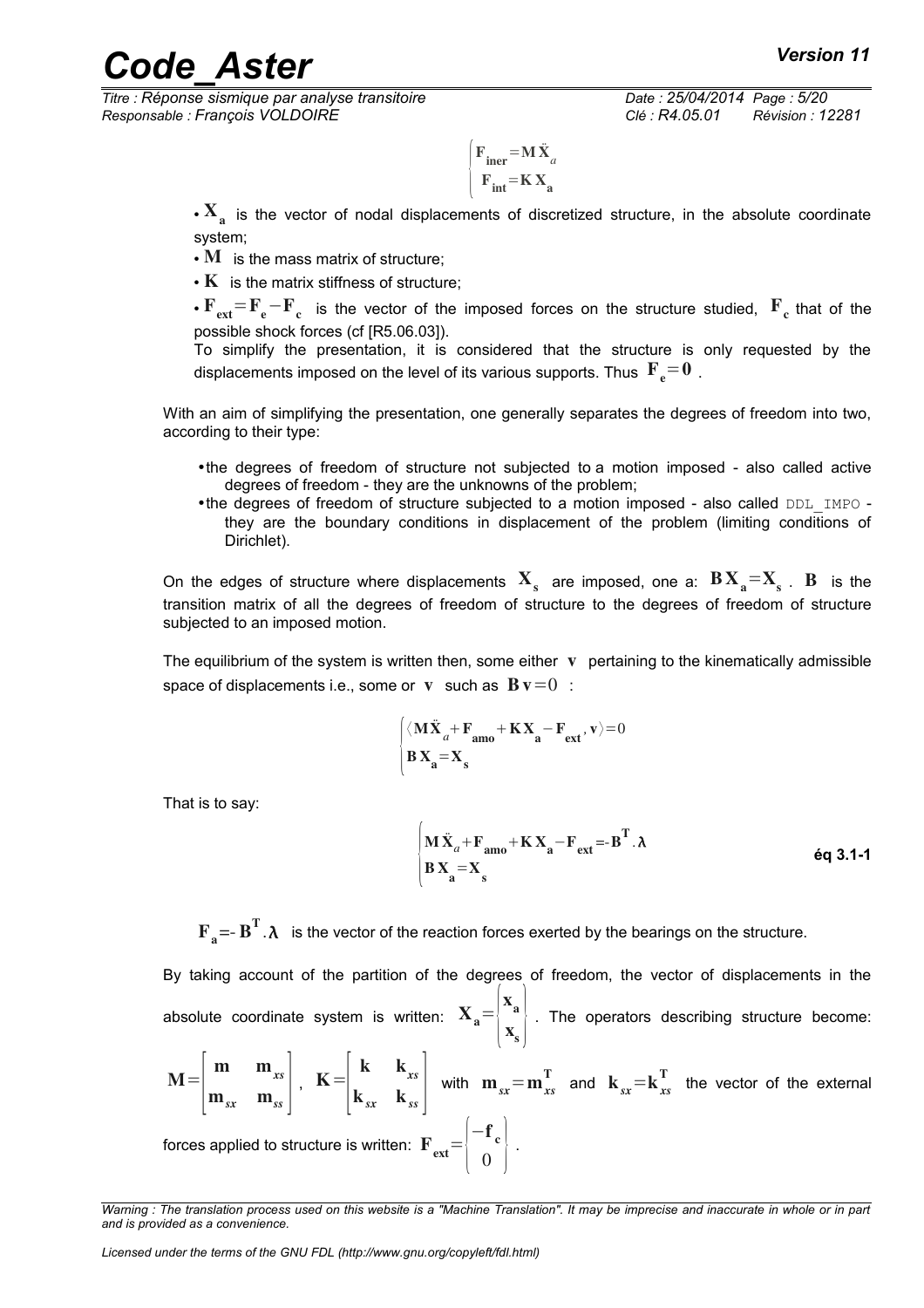*Titre : Réponse sismique par analyse transitoire Date : 25/04/2014 Page : 6/20 Responsable : François VOLDOIRE Clé : R4.05.01 Révision : 12281*

The fundamental equation of the dynamics in the absolute reference frame is written then, by taking account of the partition of the degrees of freedom:

$$
\begin{bmatrix} \mathbf{m} & \mathbf{m}_{xs} \\ \mathbf{m}_{sx} & \mathbf{m}_{ss} \end{bmatrix} \cdot \begin{bmatrix} \ddot{\mathbf{x}}_{a} \\ \ddot{\mathbf{x}}_{s} \end{bmatrix} + \mathbf{F}_{amo} + \begin{bmatrix} \mathbf{k} & \mathbf{k}_{xs} \\ \mathbf{k}_{sx} & \mathbf{k}_{ss} \end{bmatrix} \cdot \begin{bmatrix} \mathbf{x}_{a} \\ \mathbf{x}_{s} \end{bmatrix} = \begin{bmatrix} -\mathbf{f}_{c} \\ \mathbf{f}_{a} \end{bmatrix}
$$

Maybe, by considering only the active degrees of freedom:

 $m \ddot{x}_{a} + F_{amo} + k x_{a} = -f_{c} - m_{xs} \ddot{x}_{s} - k_{xs} x_{s}$ 

This approach requires the knowledge displacements and absolute velocities associated with the accelerogram  $y(t)$  but the recorders measure either of accelerations or velocities. One can go back to displacements by simple or double integration with command CALC\_FONCTION [U4.32.04]. However, uncertainties of measurement give drifts which it is advisable to correct: displacements are thus less well-known than the velocities and accelerations. One will keep in memory the orders of magnitude of the maximum amplitudes following:

- some tenth of "  $g$  " for accelerations;
- •a few tens of *cm*/*s* for the velocities;
- •a few tens of *cm* for displacements.

<span id="page-5-1"></span>One will also ensure oneself that at the end of the seisme the velocity and displacement are realistic i.e. with more few tens of *cm* for displacement, null for the velocity.

#### **3.2 Equations of motion in the relative reference**

#### **3.2.1 Decomposition of absolute motion**

<span id="page-5-0"></span>the requests undergone by a structure during a seisme are classified in two types in the rules of construction (ASME, RCC-M):

•stresses induced by the relative motion of structure compared to its static deformed shape or **primary stresses**. These requests are due to the effects inertial of the seisme;

•stresses induced by differential displacements of the anchorages or **secondary stresses**.

Generally, one thus breaks up the study of structures into the study of the static deformed shape due to motions of the supports (it is the motion of training) and into the study of the vibrations induced by accelerations of the supports around this deformed shape (it is relative motion).



The absolute displacement of any point *M* of structure, not subjected to an imposed displacement, is equal to the sum of relative displacement and the displacement of training of this point: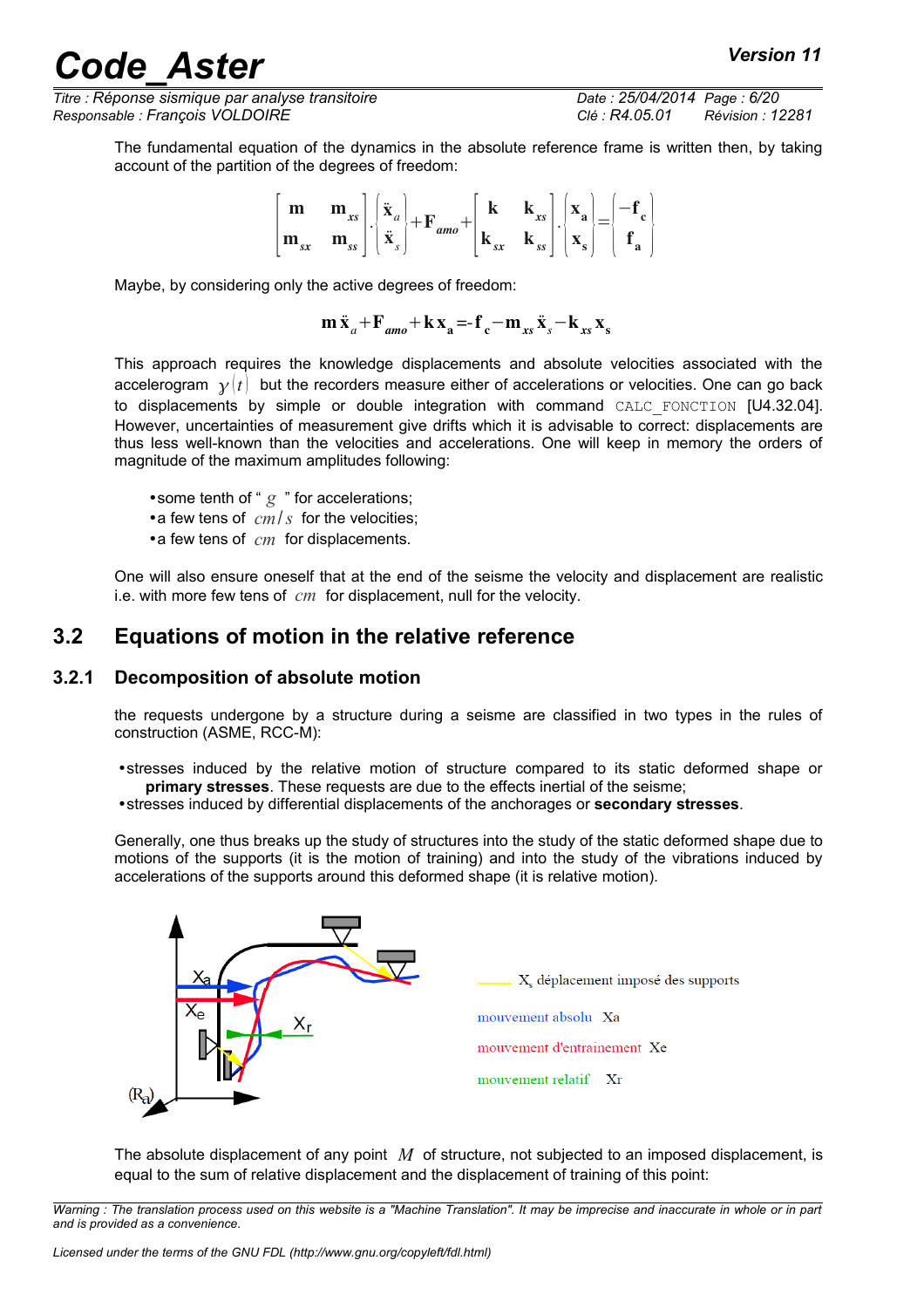*Titre : Réponse sismique par analyse transitoire Date : 25/04/2014 Page : 7/20 Responsable : François VOLDOIRE Clé : R4.05.01 Révision : 12281*

$$
\mathbf{X}_{\mathbf{a}}(M) = \mathbf{X}_{\mathbf{r}}(M) + \mathbf{X}_{\mathbf{e}}(M)
$$
éq 3.2.1-1

Is:

 $\overline{\mathbf{X}}_{\mathbf{a}}$  , the vector of displacements in the absolute reference frame;

 $\bm{\cdot} \, \mathbf{X}_\mathrm{r}$  , the vector of definite relative displacements as the vector of displacements of the structure compared to the deformed which it would have under the static action of the displacements imposed on the level of the supports.  $\mathbf{X}_{_{\mathbf{r}}}$  is thus null at the points of anchorage:  $\mathbf{B} \mathbf{X}_{_{\mathbf{r}}}{=}0\;$  ;

 $\bm{\cdot} \, \textbf{X}_{_{\textbf{e}}}$  , the vector of the displacements of training defined as displacements of structure requested

statically by imposed displacements of the supports

$$
\mathbf{B} \mathbf{X}_{e} = \mathbf{X}_{s}
$$
  

$$
\mathbf{K} \mathbf{X}_{e} = -\mathbf{B}^{T} \cdot \lambda_{e}
$$
 with  $\lambda = \lambda_{r} + \lambda_{e}$ 

 $\Leftrightarrow$   $X_e = \Psi$  .  $X_s$ .

 $\cdot$   $\mathbf{Y}$  is the matrix of the static modes. The static modes represent, in the absence of external forces, the response of structure with a unit displacement imposed on each degree of freedom of connection (others being blocked).

#### **3.2.2 Simple or multiple excitation**

<span id="page-6-0"></span>to clarify more in detail the approach moving relative motion, and more particularly the computation of the components of training, it is necessary to introduce notion of the simple or multiple excitation.

#### **3.2.2.1 Simple excitation**

One considers that imposed seismic motion is a motion of solid body. It is generally said that **the structure mono-is supported**.



**The absolute displacement** of any point *M* of structure, not subjected to an imposed displacement thus breaks up into **a relative displacement compared to a mobile coordinate system related to the support** where is imposed seismic motion and in **a displacement of rigid training**.

In this case, the static modes correspond to the six modes of rigid body. As the structure is linear elastic, one separately studies the effects of the six components of seismic motion. For each seismic direction, one simply writes the inertia forces induced by the seisme in the following form:

$$
\mathbf{P}(t) = -\mathbf{M}\mathbf{\Psi} \cdot \ddot{\mathbf{X}}_s = -\mathbf{y}(t) \cdot \mathbf{M} \Delta
$$

•  $v(t)$  is the accelerogram of seismic motion in a direction;

*Warning : The translation process used on this website is a "Machine Translation". It may be imprecise and inaccurate in whole or in part and is provided as a convenience.*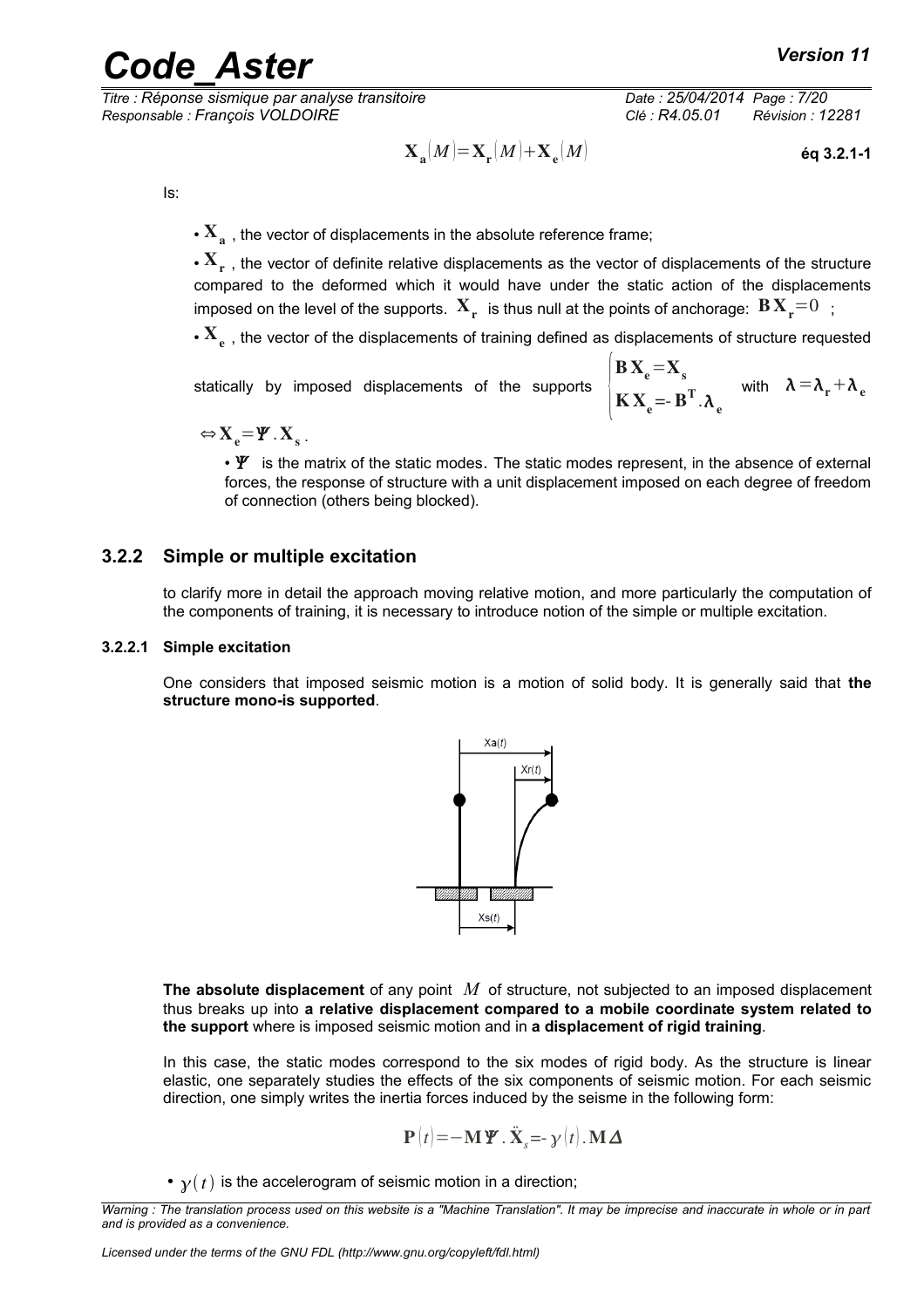*Titre : Réponse sismique par analyse transitoire Date : 25/04/2014 Page : 8/20 Responsable : François VOLDOIRE Clé : R4.05.01 Révision : 12281*

- $\bullet$   $\Delta$  is the solid state mode and unit in this direction;
- •The seismographs measure only signals of translation. To consider that the studied structure mono is supported amounts supposing that all its fulcrums undergo the same translation. In this case, the components of  $|\Delta|$  are worth 1 for the degrees of freedom which correspond to displacement in the seismic direction considered and 0 for the degrees of freedom which correspond to displacement in seismic directions perpendicular to that considered or with rotations.
- •However, considering the size of the models, the complete seismic analysis of equipment is generally carried out in several stages. The detailed seismic analysis of the equipment considered uses then like excitations, the accelerations calculated at the time of the first stage. They are composed of the six accelerograms of translation and rotation. One thus calculates the three modes corresponding to imposed displacements of translation and the three modes corresponding to imposed displacements of rotation. If seismic motion is an imposed  $\Omega$  rotation, in a point M,  $\Delta_M = \vec{OM} \wedge \vec{\Omega}$  for the degrees of freedom which correspond to displacement of translation and
	- $\Omega$  for the degrees of freedom which correspond to rotations.

#### **3.2.2.2 Multiple excitation**

One cannot always only consider:

- •the accelerations undergone by all the points of anchorage of studied structure are identical and in phase;
- •the supports indeformable and are actuated by the same rigid body motion.

In this case, it is said that **the structure is multi - supported**. The static modes  $\boldsymbol{\varPsi} \!=\! \begin{bmatrix} \boldsymbol{\varPsi} \ \boldsymbol{\varPi} \ \boldsymbol{\varPi} \end{bmatrix}$  $\overline{\text{Id}}$  correspond

then to  $6.nb_{\text{supports}}$  the static modes (or  $3.nb_{\text{supports}}$  modes) where  $nb_{\text{supports}}$  is the number of different accelerograms undergone simultaneously by structure. They are calculated by the operator MODE STATIQUE [U4.52.14] with option DDL IMPO. They are solution of the following equation:

$$
\begin{bmatrix} \mathbf{\Psi} \mathbf{X}_{e} = \mathbf{X}_{s} \\ \mathbf{K} \mathbf{X}_{e} = -\mathbf{B}^{T} \cdot \mathbf{\lambda}_{e} \end{bmatrix} \text{ either } \begin{bmatrix} \mathbf{k} & \mathbf{k}_{xs} \\ \mathbf{k}_{sx} & \mathbf{k}_{ss} \end{bmatrix} \cdot \begin{bmatrix} \mathbf{\Psi} \\ \mathbf{Id} \end{bmatrix} = \begin{bmatrix} 0 \\ \mathbf{f}_{ae} \end{bmatrix}
$$
 6q 3.2.2.2 - 1

Or, by considering only the active degrees of freedom:  $\mathbf{k} \cdot \mathbf{Y} + \mathbf{k}_{\text{xc}} \cdot \mathbf{Id} = 0$ .

The inertia forces induced by the seisme are written then simply:

$$
\mathbf{P}(t) = -\sum_{m=1}^{\text{nb\_supports}} \mathbf{M} \cdot \mathbf{\Psi}_{m} \cdot \ddot{\mathbf{X}}_{s_{m}}(t)
$$

#### **3.2.3 Modelization of damping**

<span id="page-7-0"></span>One considers that the damping dissipated by structure is of viscous type i.e. the damping force is proportional to the relative velocity of structure:

 $\mathbf{F}_{\mathbf{amo}} = \mathbf{C} \dot{\mathbf{X}}_r$  where  $\mathbf C$  is the damping matrix of structure.

That amounts neglecting the effect the imposed velocity. Indeed, one can more generally write:  $\mathbf{F}_{\text{amo}} = \mathbf{C} \dot{\mathbf{X}}_a = \mathbf{C} \dot{\mathbf{X}}_r + \mathbf{C} \mathbf{\Psi} . \dot{\mathbf{X}}_s$ .

In the case of a uniform excitation at the base (case of the mono-bearing), damping intervenes only on relative displacements (the damping forces are null for a rigid displacement). In the case of a multiple

*Warning : The translation process used on this website is a "Machine Translation". It may be imprecise and inaccurate in whole or in part and is provided as a convenience.*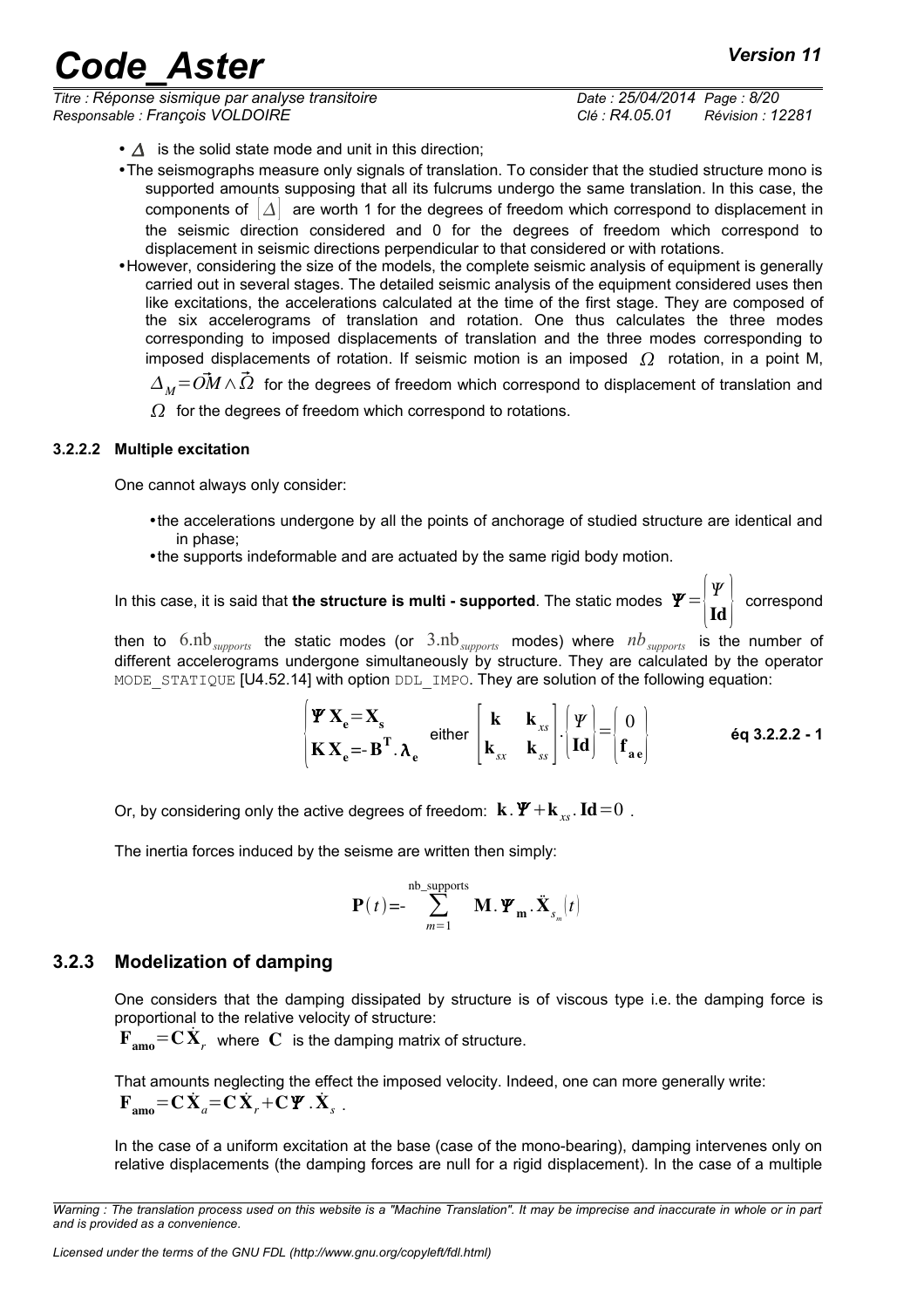*Titre : Réponse sismique par analyse transitoire Date : 25/04/2014 Page : 9/20 Responsable : François VOLDOIRE Clé : R4.05.01 Révision : 12281*

excitation where the static solution is not any more one rigid displacement, to consider that the damping force is proportional to the relative velocity of structure is a simplifying assumption.

#### **3.2.4 Fundamental equation of the dynamics**

<span id="page-8-1"></span>the fundamental equation of the dynamics [éq 3.1-1], in **the relative reference**, is written then, taking into account the equations [éq 3.2.1-1] and [éq 3.2.2.2 - 1]:

$$
M\ddot{\mathbf{X}}_r + \mathbf{C}\dot{\mathbf{X}}_r + \mathbf{K}\mathbf{X}_r = \mathbf{M}\cdot\mathbf{\Psi}\cdot\ddot{\mathbf{X}}_s + \mathbf{F}_{ext} - \mathbf{B}^{\mathrm{T}}\cdot\mathbf{\lambda}_r
$$

Is, by partitionnant the degrees of freedom:

$$
\begin{bmatrix} m & m_{xs} \\ m_{sx} & m_{ss} \end{bmatrix} \cdot \begin{bmatrix} \ddot{x}_r \\ \dot{0} \end{bmatrix} + \begin{bmatrix} c & c_{xs} \\ c_{sx} & c_{ss} \end{bmatrix} \cdot \begin{bmatrix} \dot{x}_r \\ \dot{0} \end{bmatrix} + \begin{bmatrix} k & k_{xs} \\ k_{sx} & k_{ss} \end{bmatrix} \cdot \begin{bmatrix} x_r \\ \dot{0} \end{bmatrix} = \begin{bmatrix} -f_c \\ f_a \\ f_a \end{bmatrix} - \begin{bmatrix} (m \cdot Y + m_{xs} \cdot \mathbf{Id}) \ddot{x}_s \\ (m_{sx} \cdot Y + m_{ss} \cdot \mathbf{Id}) \ddot{x}_s \end{bmatrix}
$$
  
with  $\mathbf{c}_{sx} = \mathbf{c}_{xs}^T$ 

Is, by considering only the active degrees of freedom:

$$
\mathbf{m} \cdot \ddot{\mathbf{x}}_r + \mathbf{c} \cdot \dot{\mathbf{x}}_r + \mathbf{k} \cdot \mathbf{x_r} = \mathbf{f}_c - \left( \mathbf{m} \cdot \mathbf{\Psi} + \mathbf{m}_{xs} \cdot \mathbf{Id} \right) \ddot{\mathbf{x}}_s
$$

The main advantages of the approach in relative displacement compared to that in absolute displacement are the following:

- •it is not necessary to integrate the accelerogram  $\mathbf{y}(t)$ ;
- •relative displacements obtained make it possible to directly determine the induced primary stresses by the seisme.

#### **3.3 Computation of the seismic loading**

<span id="page-8-0"></span>the seismic loading (cf [§3.2]) −M. is −m .m*xs* .Id x¨ *s* on the active degrees of freedom is built by the operator CALC\_CHAR\_SEISME [U4.63.01]. It is usable directly during a direct transient analysis with  $DYNA$  LINE TRAN  $[U4.53.02]$  or of a transient analysis by modal synthesis with DYNA TRAN MODAL  $\overline{[U4.53.21]}$ . On the other hand, during a nonlinear direct transient analysis with DYNA NON LINE [U4.53.01], it should be transformed into a concept of the type charges. This is carried out from operator AFFE\_CHAR\_MECA [U4.44.01] in the following way:

```
char sei= CALC CHAR SEISME (...)
charge= AFFE CHAR MECA (MODELS =..., VECT ASSE = char sei)
dyna nlin= DYNA_NON_LINE (
               EXCIT= F^{-} ( CHARGE= con lim, )
                      -<br>_F ( CHARGE= cham no,
                         FONC MULT= acceler)
            …)
```
In the case of a supported mono structure, it is enough to indicate the direction of the seisme:

mono  $x = CALC CHAR SEISME (MATR ASSE = mass,$ DIRECTION  $( \ldots )$ , MONO APPUI = ' OUI')

In the case of a multimedia structure, should as a preliminary have been calculated the static modes. One calculates as many seismic loadings of supports which undergo a different acceleration.

*Warning : The translation process used on this website is a "Machine Translation". It may be imprecise and inaccurate in whole or in part and is provided as a convenience.*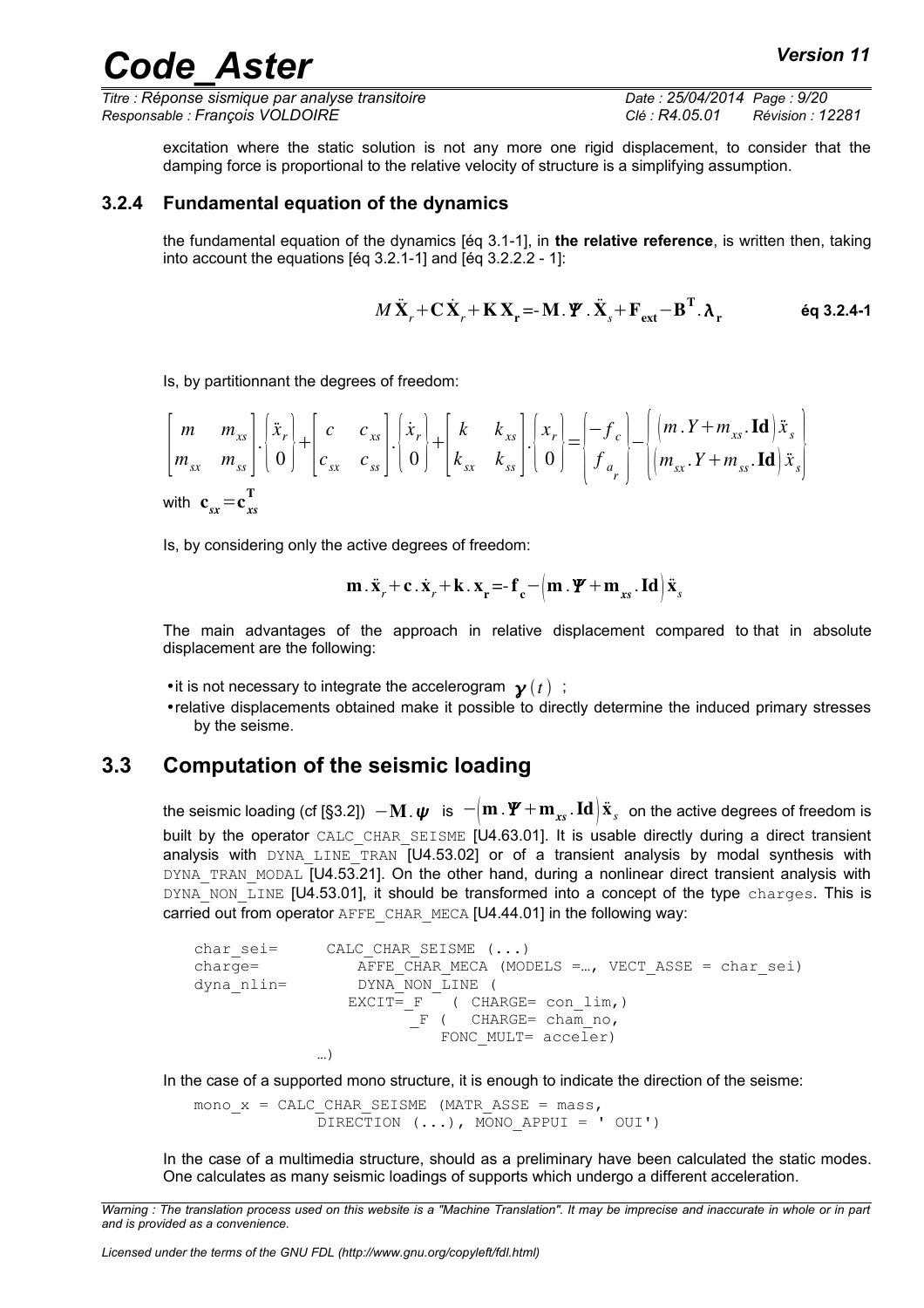*Titre : Réponse sismique par analyse transitoire Date : 25/04/2014 Page : 10/20 Responsable : François VOLDOIRE Clé : R4.05.01 Révision : 12281*

multi xi = CALC CHAR SEISME (MATR ASSE = mass, DIRECTION  $(...)$ ,  $NOEUD = NOI$ ,  $MODE STAT = mode stat$ ,)

### **3.4 Loading of type incident wave**

<span id="page-9-0"></span>It is also possible to impose a seismic loading by plane wave via the command AFFE\_CHAR\_MECA and the key word factor ONDE\_PLANE. That corresponds to the loadings classically met during computations of interaction soil-structure by the integral equations.

In harmonic, one plane wave elastic is characterized by its direction, its pulsation and its type (wave *P* for the compression waves, waves *SV* or *SH* for the waves of shears). Out of transient, the data of the pulsation, corresponding to one standing wave in time, must be replaced by the data of a profile of displacement which one will take into account the propagation in the course of time in the direction of the wave.

More precisely, one characterizes:

```
• one wave P by the function \mathbf{u}(x,t) = f(k \cdot x - C_p t) \mathbf{k}• one wave S by the function \mathbf{u}(x,t) = f(k \cdot x - C_s t) \wedge \mathbf{k}
```
With:

- $k$ , unit vector of direction
- $f$  then represents the profile of the wave given according to the direction  $k$ .



 $H^{\pm}_0$  is the distance from the principal wave front in the beginning  $|O$  , carried by the directing vector of the wave at the initial time of computation, *H* the distance from the principal wave front in the beginning *O* , one unspecified time.

**Note:**

*This kind of load is available in a direct transient computation linear DYNA\_LINE\_TRAN or not DYNA\_NON\_LINE .*

*The use of this kind of loading will be detailed in a specific note.*

*Warning : The translation process used on this website is a "Machine Translation". It may be imprecise and inaccurate in whole or in part and is provided as a convenience.*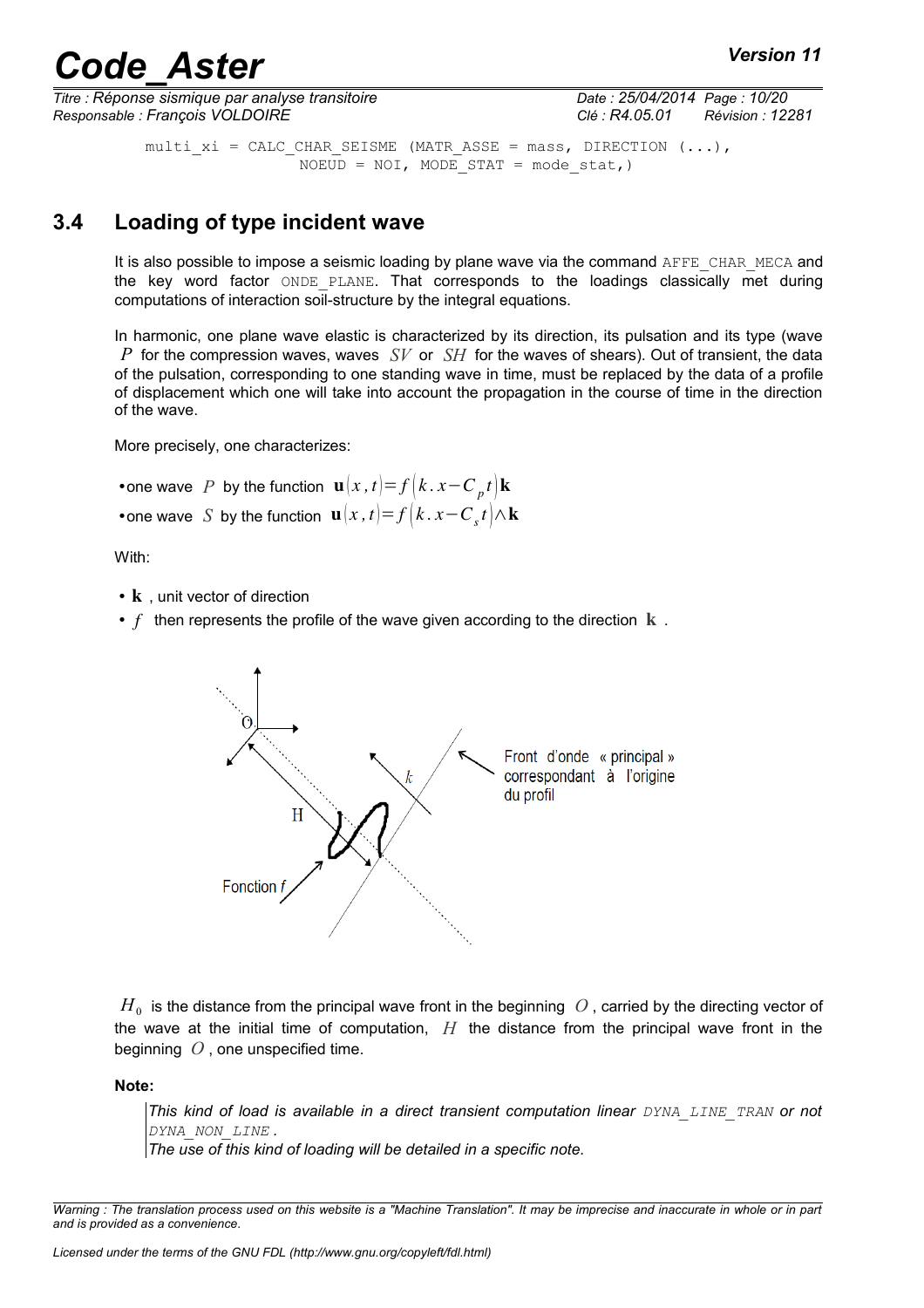*Titre : Réponse sismique par analyse transitoire Date : 25/04/2014 Page : 11/20 Responsable : François VOLDOIRE Clé : R4.05.01 Révision : 12281*

## <span id="page-10-2"></span>**4 Transitory seismic response by modal synthesis**

### **4.1 Description of the method**

<span id="page-10-1"></span>the method of modal recombination consists in breaking up the relative motion of structure on the basis of the eigen modes. As this one is null on the level of the supports, one projects the equation of the dynamics on the basis of blocked eigen mode (eigen modes obtained by blocking all the degrees of freedom of connection).

$$
X_r\!=\!\varPhi\,.\,Q
$$

 $\cdot \phi$  is the matrix of the blocked eigen modes;

• Q the vector of the unknowns generalized on the basis of blocked eigen mode.

The blocked eigen modes are solution of:

$$
\left(\mathbf{K} - \Omega_i^2 \cdot \mathbf{M}\right) \boldsymbol{\Phi}_i = \begin{pmatrix} 0 \\ \mathbf{F}_i \end{pmatrix}
$$
 where  $\mathbf{F}_i$  are the modal reactions at the fulcrums.

The equation of motion projected on the basis of dynamic mode is written then:

$$
\mathbf{M}_{_{\mathbf{G}}}\ddot{\mathbf{Q}}(t)+\mathbf{C}_{_{\mathbf{G}}}\dot{\mathbf{Q}}(t)+\mathbf{K}_{_{\mathbf{G}}}\mathbf{Q}(t)\mathbf{=}\mathbf{-\Phi}^{\mathbf{T}}.\mathbf{M}.\mathbf{\Psi}.\ddot{\mathbf{X}}_{_{\mathcal{S}}}+\mathbf{\Phi}^{\mathbf{T}}.\mathbf{F}_{_{\mathbf{ext}}}\mathbf{-\Phi}^{\mathbf{T}}.\mathbf{B}^{\mathbf{T}}.\mathbf{\lambda}_{_{\mathbf{r}}}
$$

where  $\mathbf{M}_{\mathbf{G}}$ ,  $\mathbf{C}_{\mathbf{G}}$  and  $\mathbf{K}_{\mathbf{G}}$  are the mass matrixes, of generalized damping and stiffness. To simplify, it is considered that they are diagonal. The damping matrix as  $\mathbf{C}_G$  generalized because one supposes as the assumption of Basile is checked (the damping matrix is a linear combination of the mass matrixes and stiffness).

Maybe, by considering only the active degrees of freedom:

$$
\mathbf{m}_{\mathbf{G}} \cdot \ddot{\mathbf{q}}(t) + \mathbf{c}_{\mathbf{G}} \cdot \dot{\mathbf{q}}(t) + \mathbf{k}_{\mathbf{G}} \cdot \mathbf{q}(t) = -\boldsymbol{\Phi}^{\mathbf{T}} \cdot \mathbf{f}_{\mathbf{c}} - \boldsymbol{\Phi}^{\mathbf{T}} \cdot (\mathbf{m} \cdot \boldsymbol{\varPsi} + \mathbf{m}_{\mathbf{x}\mathbf{s}} \cdot \mathbf{Id}) \ddot{\mathbf{x}}_{\mathbf{s}}
$$

In the absence of shock, one is thus led to solve a set of decoupled equations (there is as much as eigen modes).

#### **Note:**

*It is possible to calculate a modal base with nondiagonal matrixes. It is enough to specify it during construction to the classification generalized by the key word STOCKAGE = "PLEIN" of the command NUME\_DDL\_GENE [U4.65.03].*

### **4.2 Choice of modal base**

<span id="page-10-0"></span>For the seismic analysis of a linear structure, it would be necessary in theory to retain all the modes of which the eigenfrequencies are lower than the cut-off frequency (generally about 33 *Hz* ). In practice, one is often satisfied to preserve in modal base only the modes which contribute to a significant degree to the response. One then preserves only the modes of which the unit effective mass in a direction is higher than 1 ‰ and one also makes sure that, for the set of these modes selected, the unit effective mass cumulated in each direction is not very different from the total mass of structure (higher than 90%). The criterion of office plurality of the effective modal masses is reached by connecting the following operators:

*Warning : The translation process used on this website is a "Machine Translation". It may be imprecise and inaccurate in whole or in part and is provided as a convenience.*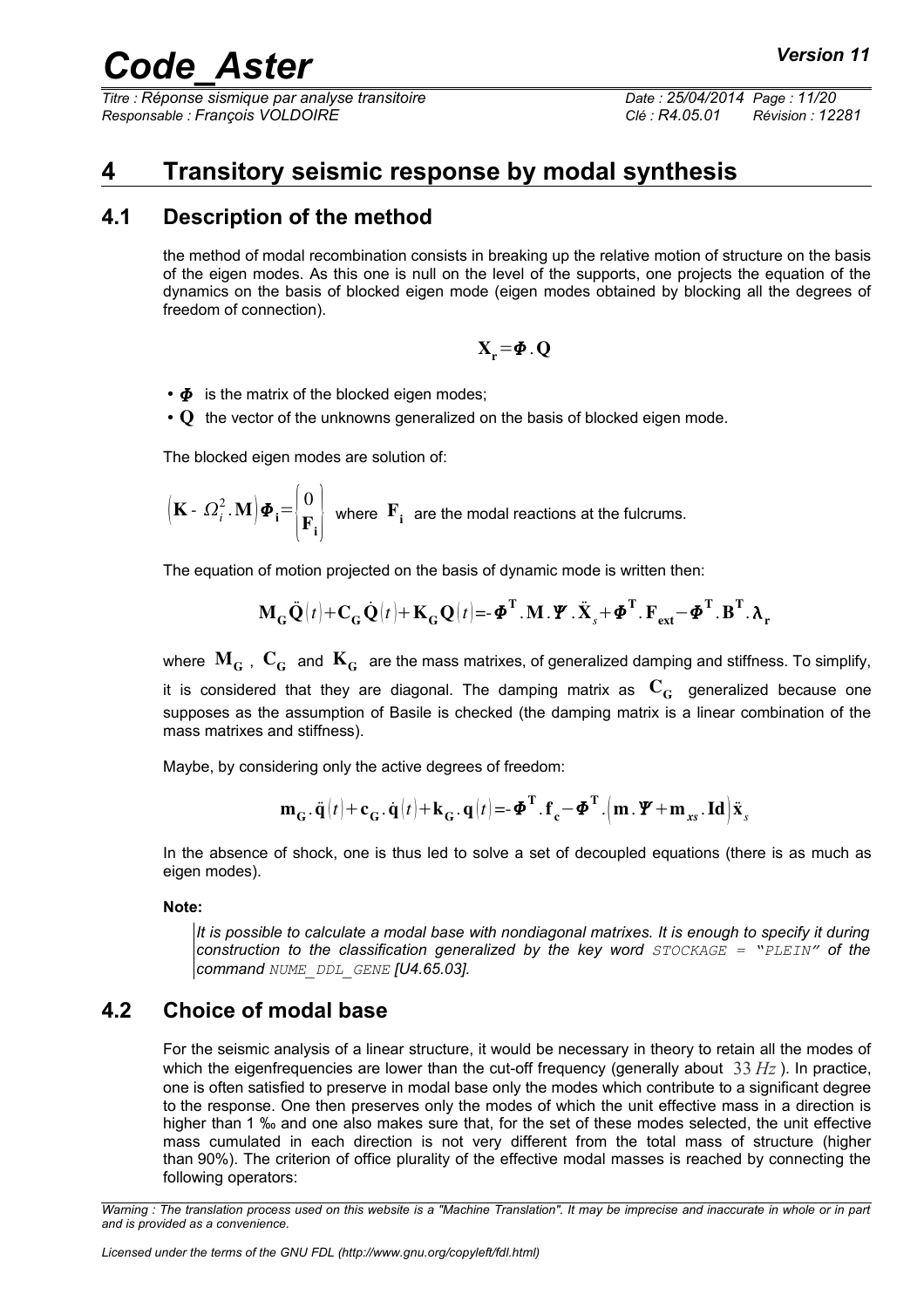|  | <b>Version 11</b> |  |
|--|-------------------|--|
|--|-------------------|--|

| Titre : Réponse sismique par analyse transitoire |
|--------------------------------------------------|
| Responsable : François VOLDOIRE                  |

*Titre : Réponse sismique par analyse transitoire Date : 25/04/2014 Page : 12/20 Responsable : François VOLDOIRE Clé : R4.05.01 Révision : 12281*

|  | • Computation of the total mass of structure: POST_ELEM [U4.81.22] |  |
|--|--------------------------------------------------------------------|--|
|--|--------------------------------------------------------------------|--|

- masse in = POST ELEM (MASS INER = F (TOUT = "YES"))
- •Computation of the blocked dynamic eigen modes: they are calculated in operator MODE ITER SIMULT [U4.52.03] or in MODE ITER INV [U4.52.04] according to the selected method.

mode = MODE ITER SIMULT (); or mode = MODE ITER INV ();

• Standardization of the modes compared to the generalized mass: NORM\_MODE [U4.52.11]

NORM MODE (MODE = mode, NORM = ' MASSE GENE', MASSE INER = masse in); •Extraction of the modal base of the modes of which the unit effective mass exceeds a certain threshold (1 ‰ for example) and checking which extracted modes represent at least 90% of the total mass: EXTR\_MODE [U4.52.12]

```
EXTR MODE<sup>-</sup>(
   FILTRE MODE (MODE= mode, CRIT EXTRE= "MASSE EFFE UN",
SEUIL =1.e-3)
   PRINTING (CUMUL = ' OUI');
```
#### **Note:**

*the sum of the effective modal masses is worth in fact the total mass which works on selected modal base. In other words, this working total mass is worth the total mass minus the contributions out of mass which are carried by clamped degrees of freedom (which thus do not work on modal base). Thus, for example, on a system with 1 mass-spring degree of freedom with a mass M1 at the top and another mass M2 at the level to erase it, then the working mass will be worth M1 and the total mass M1M2 . Consequently, the unit effective modal mass for the only mode of the system will be worth*  $M1/(M1+M2)$ *. The total office plurality will thus have the same value and, according to the ratio in M1 and M2 , one will not be able thus inevitably to reach 90% of the total mass M1M2 , even by considering all the modes (there is only one only mode on this example). In practice, the model with the finite elements will be so and realistic, more the difference between the working mass and the total mass will be weak.*

*Macro command MACRO\_MODE\_MECA [U4.52.02] makes it possible to directly connect all the three last preceding commands.*

Attention, certain local responses (in the typical case of nonlocalised linearities) can be strongly influenced by modes of a higher nature of which the frequency is beyond the cut-off frequency and of which the effective modal mass is low (lower than 1  $\%$ ). Key word VERI CHOC of the command DYNA TRAN MODAL [U4.53.21] makes it possible to check a posteriori that selected modal base is sufficient. If it is not the case, one highly advises to supplement it.

#### <span id="page-11-1"></span>**4.3 Computation of the dynamic response of structure studied by modal synthesis**

After having calculated the base of the dynamic eigen modes and having built a classification generalized by NUME DDL GENE [U4.65.03], one projects then the mass matrixes, of damping and stiffness, on this same basis with operator PROJ\_MATR\_BASE [U4.63.12], the vectors second member with PROJ VECT BASE [U4.63.13].

#### **Note:**

*Macro command PROJ\_BASE [U4.63.11] makes it possible to directly connect all three operation.*

<span id="page-11-0"></span>The matrixes and vectors thus projected, one calculates the generalized response of the system mono or multi - excited using operator DYNA\_TRAN\_MODAL [U4.53.21].

### **4.4 Taken into account of the modes neglected by static correction**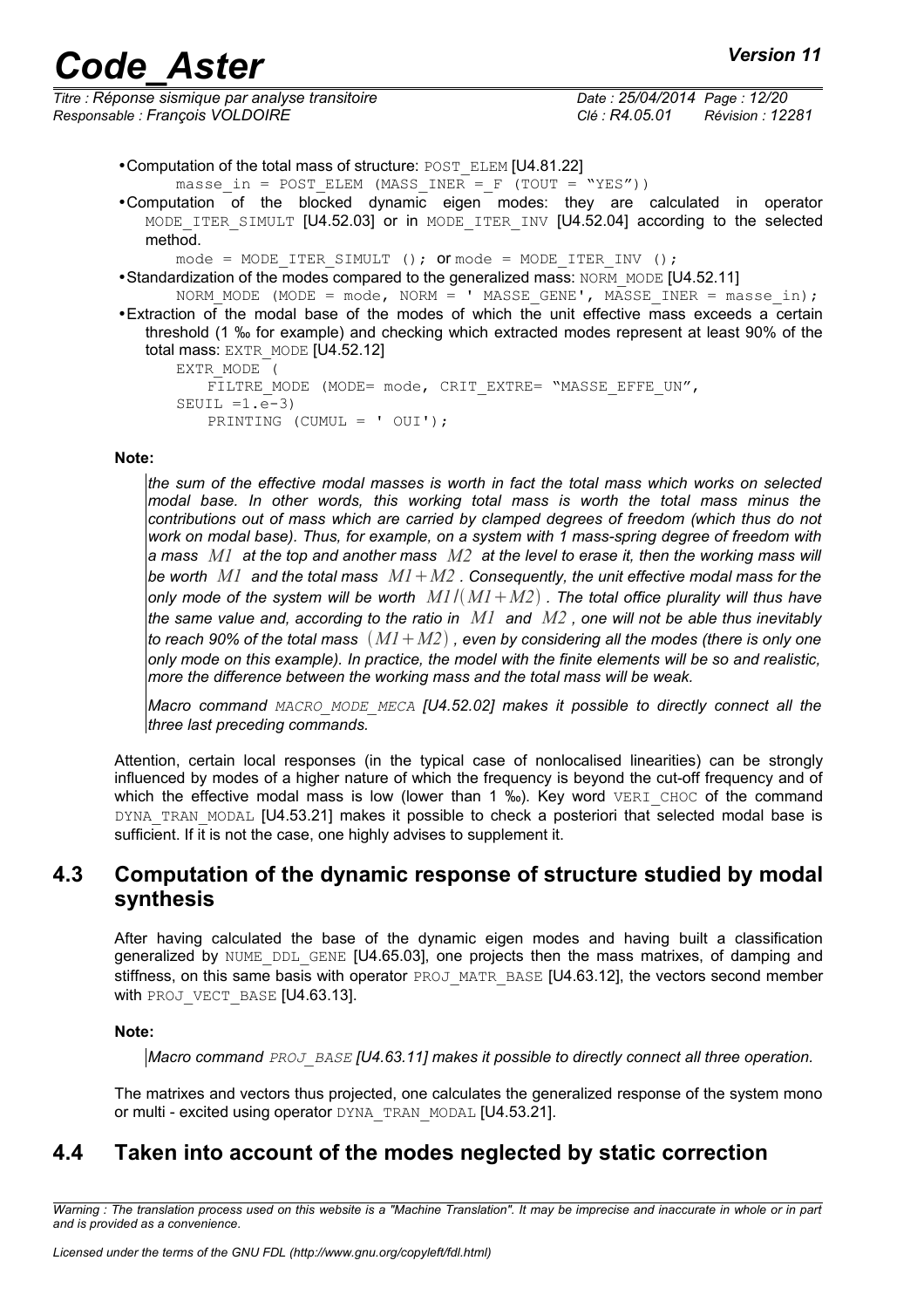*Titre : Réponse sismique par analyse transitoire Date : 25/04/2014 Page : 13/20 Responsable : François VOLDOIRE Clé : R4.05.01 Révision : 12281*

During the computation of the generalized response of an excited mono structure, it is possible to take into account, a posteriori, the static effect of the neglected modes. In this case, once returned on physical base one corrects the value of the relative displacement calculated (respectively relative velocity and relative acceleration) by the contribution of a pseudo-mode. The pseudo-mode is defined by the difference between the static mode associated with the unit loading of standard imposed constant acceleration and projection on the calculated dynamic modes of displacement (respectively relative velocity and relative acceleration).

One has then:

$$
\begin{pmatrix}\n\mathbf{X}_{\mathbf{r\_corrig\acute{e}}} = \mathbf{X}_{\mathbf{r}} + \sum_{i} f_{i}(t) \cdot \left( \mathbf{\Psi}_{\mathbf{i}} - \sum_{j=1}^{p} \boldsymbol{\eta}_{j} \cdot \mathbf{\Phi}_{\mathbf{j}} \right) \\
\mathbf{\dot{X}}_{\mathbf{r\_corrig\acute{e}}} = \mathbf{\dot{X}}_{r} + \sum_{i} \dot{f}_{i}(t) \cdot \left( \mathbf{\Psi}_{\mathbf{i}} - \sum_{j=1}^{p} \dot{\boldsymbol{\eta}}_{j} \cdot \mathbf{\Phi}_{\mathbf{j}} \right) \\
\mathbf{\ddot{X}}_{\mathbf{r\_corrig\acute{e}}} = \mathbf{\ddot{X}}_{r} + \sum_{i} \ddot{f}_{i}(t) \cdot \left( \mathbf{\Psi}_{\mathbf{i}} - \sum_{j=1}^{p} \ddot{\boldsymbol{\eta}}_{j} \cdot \mathbf{\Phi}_{\mathbf{j}} \right)\n\end{pmatrix}
$$

The multiplicative functions of time  $f_i(t)$  correspond to the accelerogram imposed  $\gamma_i(t)$  in each direction *i* considered.

The approach to be followed is the following one:

 $\lambda$ 

```
•Computation of the unit loading of type forces imposed (constant acceleration) in the direction of
    the seisme: AFFE_CHAR_MECA [U4.44.01]. One will pay attention to permute the sign of the
    direction since the seismic inertia force is form \left. {\bf P}\left( t \right) = - {\bf M}\, {\bf \cal W} . \ddot{\bf X}_scham_no = AFFE_CHAR_MECA (MODELE=modèle, PESANTEUR= (VALE,
    DIRECTION)) ;
•Computation of the linear static response of structure to the preceding loading case:
    MACRO ELAS MULT [U4.51.02].
    mode \overline{cor} = MACRO ELAS MULT (CHAR MECA GLOBAL = con_lim,...
                     \overline{CAS} CHARGE = F (NOM CAS = ' xx', CHAR MECA = cham no)) ;
It will be noted that there is as much loading case than of direction of seisme
•Computation of derivatives first and second of the accelerogram: CALC_FONCTION [U4.32.04].
    deri pre and deri sec = CALC FONCTION (OPTION = DERIVE);
•Computation of the response generalized in taking into account the modes neglected by static
    correction:
    dyna mod = DYNA TRAN MODAL (MASS GENE =..., RIGI GENE =...
                     MODE CORR = mode cor
                     EXCIT = F (CORR \ \overline{STAT} = "YES" D_FONC_DT = deri_pre, D_FONC_DT2 = deri_sec.)
                     \ldots) ;
```
•Return towards physical base: static correction is not implicitly taken into account. It is necessary to specify CORR\_STAT=' OUI' in RECU\_FONCTION or REST\_GENE\_PHYS so that static correction is taken into account.

#### **Note:**

<span id="page-12-0"></span>*In the case of an multi-excited structure, the taking into account of the modes neglected by static correction is not developed. One post-draft absolute displacement in this case.*

### **4.5 Taken into account of the multimedia character of a structure**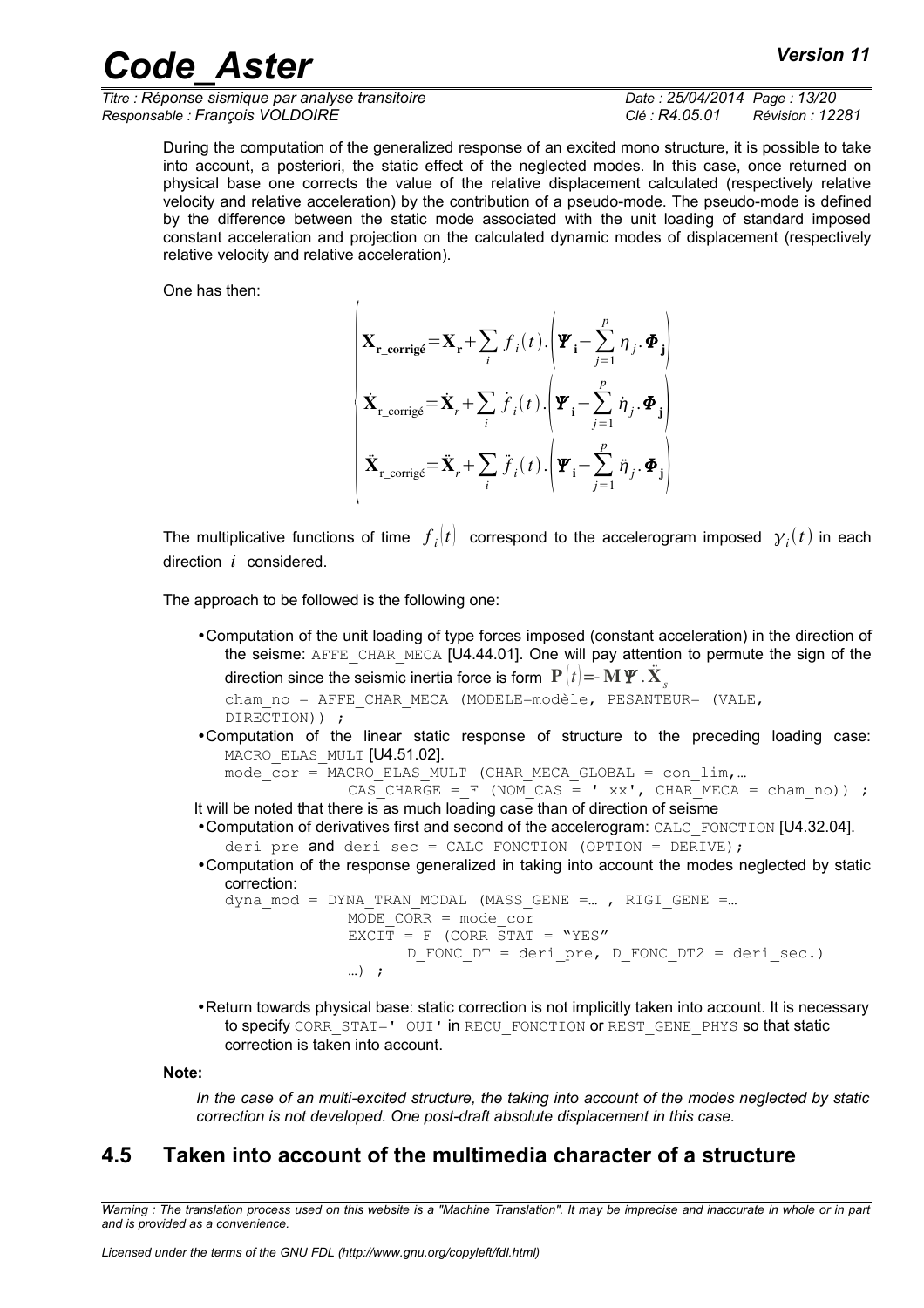*Titre : Réponse sismique par analyse transitoire Date : 25/04/2014 Page : 14/20 Responsable : François VOLDOIRE Clé : R4.05.01 Révision : 12281*

It was seen previously (cf [§3.3]) that to compute: the seismic loading in the case of a multimedia structure, should as a preliminary have been calculated the static modes. If one wants to be able to restore the quantities calculated in the absolute coordinate system or if one wants to be able to take into account nonlocated linearities, it is also necessary to specify in DYNA\_TRAN\_MODAL which the studied structure is multi-excited. Indeed, in this last case, one compared to each time, the vector of absolute displacements of each point of shock considered, in order to determine if there is shock and to calculate the corresponding shock forces.

The approach to be followed is the following one:

```
•Computation of the static modes: MODE_STATIQUE [U4.52.14].
   mode stat = MODE STATIQUE (DDL IMPO = ( \ldots));
•Computation of the response generalized in taking into account the component of training:
   dyna mod = DYNA TRAN MODAL (MASS GENE =..., RIGI GENE =...
                    MODE STAT = mode stat
                    EXCIT = F (MULT APPUI = "YES"
                             \overline{ACCE} = \overline{accelero}, QUICKLY = \overline{velocity}, DEPL =
                        m \cap T \cap SDIRECTION = ( \ldots ), NOEUD =NO1
                              …)
                    \ldots) ;
```
### **4.6 Postprocessings**

<span id="page-13-0"></span>operators REST\_GENE\_PHYS [U4.63.31] or RECU\_FONCTION [U4.32.03] can then restore in physical space the calculated evolutions:

- •operator REST\_GENE\_PHYS restores overall (the complete field) displacements, velocities and accelerations;
- •operator RECU\_FONCTION locally restores (temporal evolution of a degree of freedom) displacements, velocities and accelerations.

One can restore the relative quantities while specifying  $(MULT APPUT = "NON")$  or the absolute quantities by (MULT APPUI = "YES").

One obtains then displacements of training necessary to the computation of the secondary quantities by withdrawing from absolute displacements relative displacements. This is carried out by the command CALC\_FONCTION [U4.32.04] option COMB.

From the preceding evolutions, one can also extract the values maximum and *RMS* calculate the response sprectrum of associated oscillator. This is carried out by the command CALC\_FONCTION options MAX, RMS and SRO.

*Warning : The translation process used on this website is a "Machine Translation". It may be imprecise and inaccurate in whole or in part and is provided as a convenience.*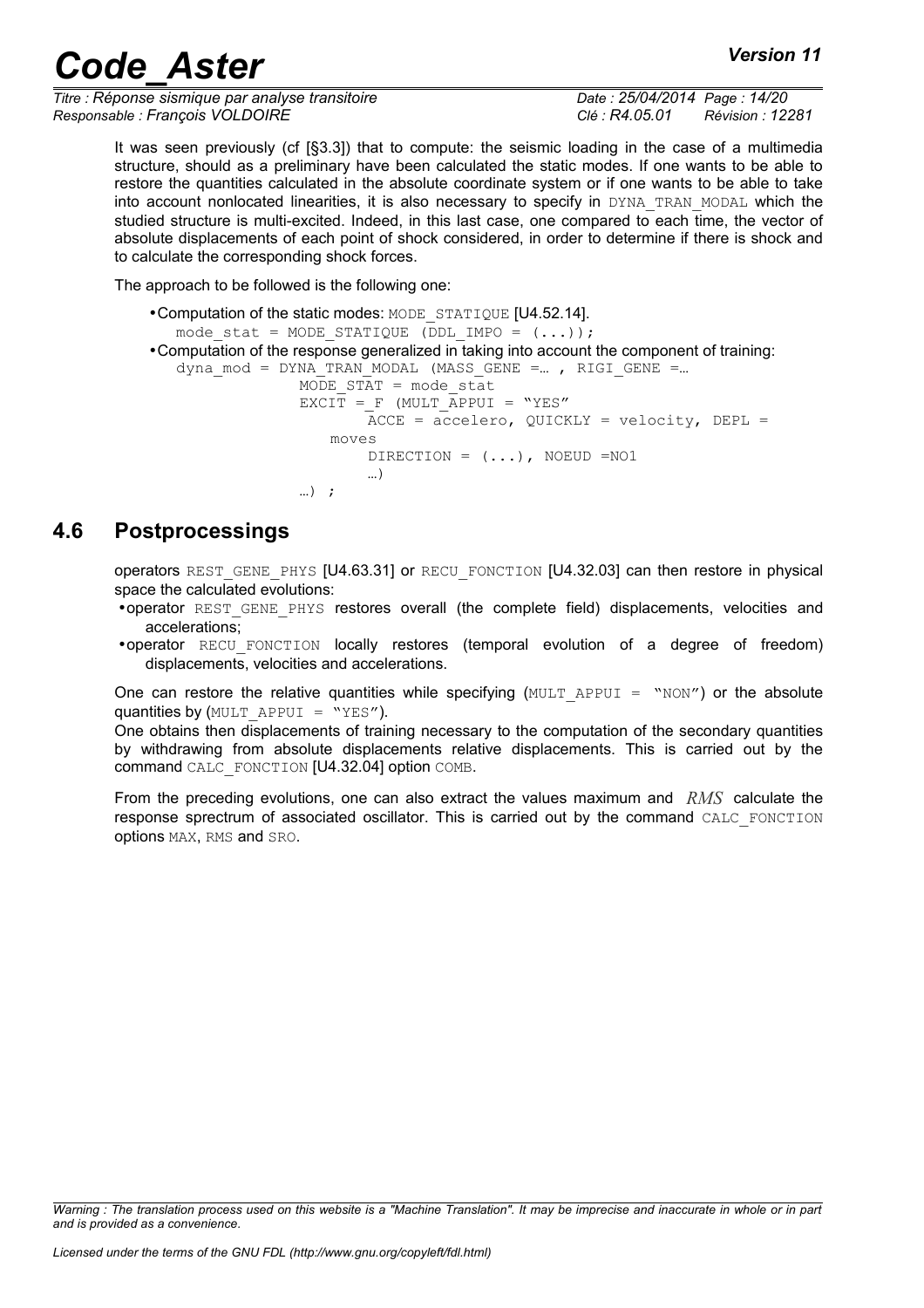*Titre : Réponse sismique par analyse transitoire Date : 25/04/2014 Page : 15/20 Responsable : François VOLDOIRE Clé : R4.05.01 Révision : 12281*

## **5 Direct transitory seismic response**

<span id="page-14-2"></span>direct integration is realizable is with assumptions of linear behavior: operator DYNA LINE TRAN [U4.53.02] is with assumptions of nonlinear behavior: operator DYNA\_NON\_LINE [U4.53.01]. Put except for the way of taking into account the seismic loading (cf  $[§3.3]$ ), syntaxes of DYNA\_NON\_LINE and DYNA LINE TRAN are identical.

### **5.1 Taken into account of a damping equivalent to modal damping**

<span id="page-14-1"></span>Generally, the most precise information that one has on damping comes from the tests of vibration which make it possible to determine, for a given resonance frequency  $\,f_{\,i}\,$  , the width of resonance corresponding and thus reduced damping  $\vert \xi_i \vert$  to this resonance. **It is thus necessary to be able to take into account, in a direct transient computation, a damping equivalent to modal damping**.

From the spectral development of the matrix identity:

$$
\mathbf{Id} = \sum_{i=1}^{n_{\text{ 1}} \text{ mod } es} \frac{\mathbf{X}_{i} \mathbf{X}_{i}^{\mathbf{T}} \mathbf{K}}{\mathbf{X}_{i}^{\mathbf{T}} \mathbf{K} \mathbf{X}_{i}} = \sum_{i=1}^{n_{\text{ 1}} \text{ mod } es} \frac{\mathbf{X}_{i} \mathbf{X}_{i}^{\mathbf{T}} \mathbf{K}}{M_{\mathbf{G}_{\perp}i} \boldsymbol{\omega}_{i}^{2}}
$$

one shows:

•that one can develop the damping matrix of structure  $\mathbf C$  in series of eigen modes:

$$
\mathbf{C} = \sum_{i=1}^{n_{\text{-mod } es}} a_{i} \cdot (\mathbf{K} \cdot \boldsymbol{\Phi}_{i}) (\mathbf{K} \cdot \boldsymbol{\Phi}_{i})^{T}
$$

•and that, account held of the definition of the percentage of critical damping:

$$
\boldsymbol{\Phi}_{\mathbf{i}}^{\mathbf{T}}.\mathbf{C}.\boldsymbol{\Phi}_{\mathbf{i}}=2.\mathbf{M}_{\mathbf{G}\_{mathbf{i}}}. \boldsymbol{\omega}_{i}.\boldsymbol{\xi}_{i}. a_{i}=2.\frac{\boldsymbol{\xi}_{i}}{K_{\mathbf{G}\_{mathbf{i}}}. \boldsymbol{\omega}_{i}}
$$

It is thus advised with the user to specify (syntaxes of DYNA NON LINE and DYNA LINE TRAN are identical), the values of modal dampings for each eigenfrequency via the key word factor AMOR\_MODAL.

That amounts imposing a damping force proportional to the relative velocity of structure:

$$
\mathbf{F}_{\mathbf{amo}} = \mathbf{C} \dot{\mathbf{X}}_r \quad \text{with} \quad \mathbf{C} = \sum_{i=1}^{n_{\text{ \_ mode } ss} 2 \cdot \frac{\xi_i}{K_{\mathbf{G_i}} \cdot \omega_i} \cdot \left(\mathbf{K} \cdot \boldsymbol{\Phi}_i\right) \left(\mathbf{K} \cdot \boldsymbol{\Phi}_i\right)^T
$$

### <span id="page-14-0"></span>**5.2 Taking into account of a request multi-bearings with restitutions of the relative and absolute fields**

By defaults, the quantities are calculated in the relative reference. In DYNA NON LINE and DYNA LINE TRAN, one uses a syntax identical to that of DYNA TRAN MODAL (presence of key keys MODE STAT and MULT APPUI = "YES") to calculate them in the absolute coordinate system.

*Warning : The translation process used on this website is a "Machine Translation". It may be imprecise and inaccurate in whole or in part and is provided as a convenience.*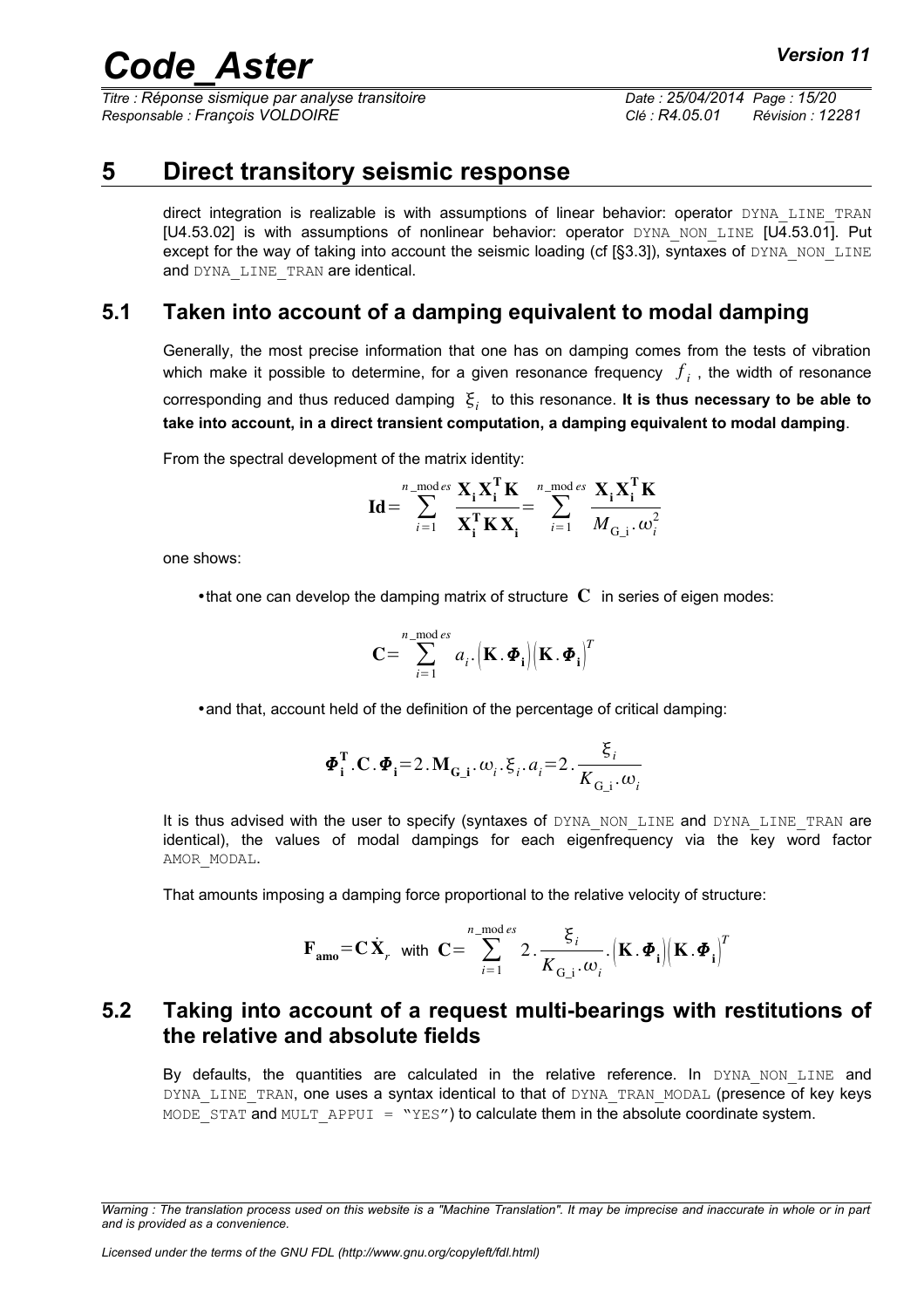*Titre : Réponse sismique par analyse transitoire Date : 25/04/2014 Page : 16/20 Responsable : François VOLDOIRE Clé : R4.05.01 Révision : 12281*

## **6 Interaction soil-structure**

<span id="page-15-1"></span>the seismic behavior of a building depends on the characteristics of the soil on which it is posed since it depends on the seismic motion imposed on the ground and the dynamic behavior of the building and its foundations. The interaction soil-structure most frequently contributes to decrease the response of studied structure.

### **6.1 Impedance of a foundation**

<span id="page-15-0"></span>Is a massless surface rigid foundation, subjected to a harmonic force of pulsation  $\omega$  :  $P(t)$ = $P_{0}$ . $e^{iwt}$  It is thus actuated by of a the same  $X(t)$  movement frequency. One calls **impedance of the foundation**, the complex number  $K(\omega)$ , function of the frequency  $\omega$  such as:

$$
K(\omega) = \frac{P(t)}{X(t)}.
$$

Several analytical or numerical methods make it possible to calculate the impedance of a foundation according to the complexity of the foundation and the soil on which it is posed or partially hidden. Among most frequently used, one quotes:

- •analytical methods within the competences of WOLF or DELEUZE where it is supposed that to erase it is circular, rigid and posed on a homogeneous soil. The foundation must be surface;
- •numerical method of the code CLASSI where it is supposed that to erase it is of an unspecified form, rigid and posed on a possibly stratified soil. The foundation must be surface;
- •numerical method of the code MISS3D where to erase it can be of an unspecified form, possibly deformable and posed on a possibly stratified soil.

It is possible to treat the interaction soil-foundation by **the frequential method of coupling** (taken into account of the response frequency of the matrix of impedance) by carrying out a computation coupled MISS3D / Code Aster. This kind of computations is not detailed in this documentation of reference. One presents here only the case more flow where the interaction soil-foundation is treated by **the method within the competences of soil** (it is considered that the terms of the matrix of impedance are independent of the frequency).

In the case of a surface rigid foundation, the impedance is calculated at the center of gravity of surface in contact in a reference related to the principal axes of inertia of this surface. For each frequency, it is expressed in the shape of a matrix of dimension  $(6,6)$ . One adjusts then the value of each term according to a particular eigen mode of the building studied in blocked base:

•frequency of the first mode of swinging  $\omega_0$  for the horizontal stiffness  $Kx[\omega_0], Ky[\omega_0]$  and

rotation  $Krx(\omega_0)$ ,  $Kry(\omega_0)$ ;

.

•frequency of the first mode of pumping  $\omega_1$  for the vertical stiffness  $Kz\big(\omega_1\big)$  and of torsion  $Krz\big(\omega_1\big)$ 

*Warning : The translation process used on this website is a "Machine Translation". It may be imprecise and inaccurate in whole or in part and is provided as a convenience.*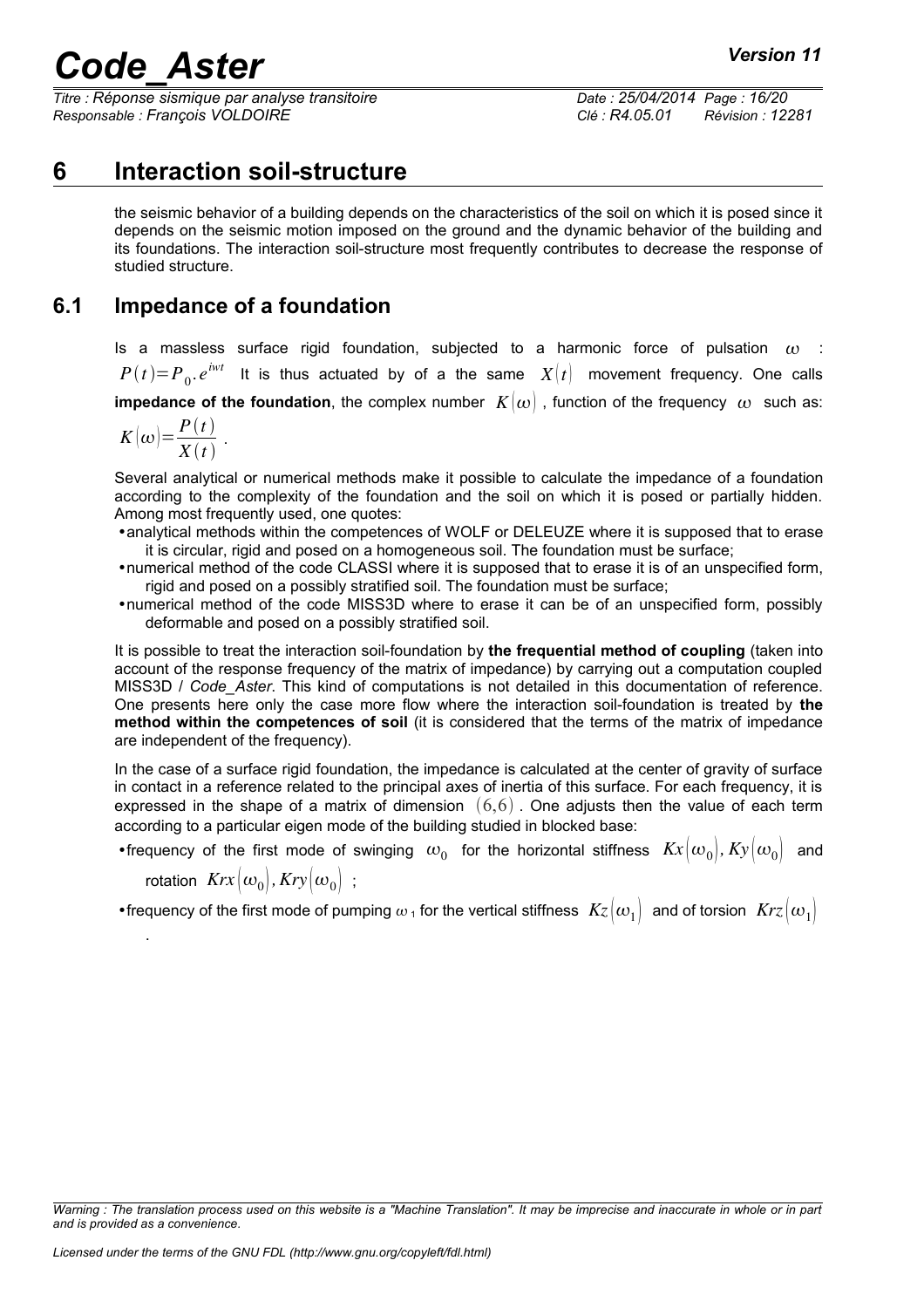*Titre : Réponse sismique par analyse transitoire Date : 25/04/2014 Page : 17/20 Responsable : François VOLDOIRE Clé : R4.05.01 Révision : 12281*

As the eigenfrequencies of the building depend on the soil stiffness, the computation of the global values within the six competences of soil results from an illustrated iterative process appears [Figure 6.1-a]. The first soil stiffness  $Kx(\omega_0)$ ,  $Ky(\omega_0)$ ,  $Kz(\omega_1)$ ,  $Krx(\omega_0)$ ,  $Kry(\omega_0)$  and  $Krz(\omega_1)$  are selected according to the first eigenfrequencies of swinging  $\langle \omega_0 \rangle$  and pumping  $\langle \omega_1 \rangle$  of structure in blocked base. The soil stiffness is then adjusted with the first significant eigenfrequencies of structure on spring until correspondence of the frequencies to which the functions of impedance are calculated with the values of the eigenfrequencies of the system coupled soil - building.



**Appear 6.1-a : Process of adjustment of the soil stiffness**

#### **6.2 Taken into account of a modal damping calculated according to the rule of the RCC-G**

<span id="page-16-0"></span>One breaks up damping due on the ground into part of material origin and a geometrical part: damping due to the reflection of the elastic waves in the soil.

The rule of the RCC-G consists in adding, for each mode, depreciation of each under structure constitutive of the building considered and the depreciation structural and geometrical of the soil balanced by their respective rate of potential energy compared to total potential energy:

$$
\eta_i = \frac{\sum_{k} E_{ki} \cdot \eta_k + \sum_{s} E_{si} \cdot \eta_{si}}{\sum_{k} E_{ki} + \sum_{s} E_{si}}
$$

with:

*Warning : The translation process used on this website is a "Machine Translation". It may be imprecise and inaccurate in whole or in part and is provided as a convenience.*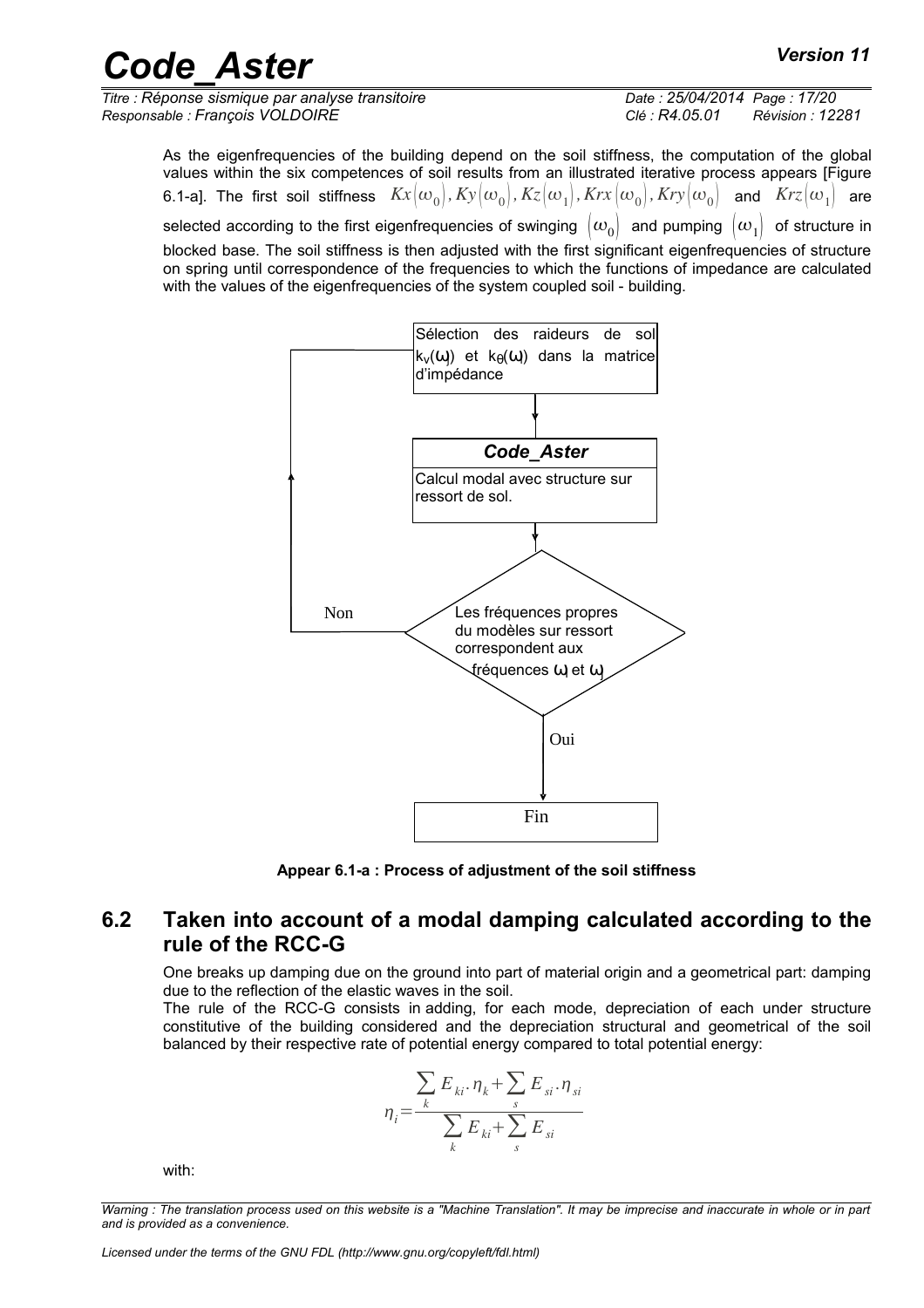*Titre : Réponse sismique par analyse transitoire Date : 25/04/2014 Page : 18/20 Responsable : François VOLDOIRE Clé : R4.05.01 Révision : 12281*

- $\eta_i$ , the average reduced damping of the mode  $i$ ;
- $n_k$ , the reduced damping of  $k$ <sup>the ème</sup> element of structure;
- $\eta_{si}$ , the reduced damping of the come out from soil S for the mode  $i$ ;
- $E_{ki}$  , the potential energy of  $k$  <sup>the ème</sup> element of structure for the mode  $i$ ;
- •and  $E_{si}$ , the potential energy of the come out from soil  $s$  for the mode  $i$ .

In the regulation, modal damping is restricted with a maximum value of 0,3.

The part of material origin of the damping of the soil is calculated by balancing damping of each under structure by the ratio: rate of potential energy on total potential energy. As for the geometrical part of damping, it is calculated by distributing the values of damping for each direction (three translations and three rotations) balanced by the rate of potential energy in the soil of the direction. The directional values of damping are obtained while interpolating, for each calculated eigenfrequency, the directional functions of damping exit of a code of interaction soil-structure (PARASOL, CLASSI or MISS3D). The ratio of the imaginary part on twice the real part of the matrix of impedance:  $\frac{\text{Im}(K(\omega))}{2.25\sqrt{K(\omega)}}$  $\frac{2 \cdot \text{Re}(K(\omega))}{2 \cdot \text{Re}(K(\omega))}$ , provides

the values of this radiative damping.

The approach to be followed is the following one:

•Computation of the potential energy dissipated in studied structure: POST\_ELEM [U4.81.22]

 $E_k$  = POST\_ELEM (ENER POT= F (TOUT = "YES")) ;

•Computation of modal damping by the rule of the RCC-G: CALC\_AMOR\_MODAL [U4.52.13]

l\_amor = CALC\_AMOR\_MODAL ( ENER\_SOL =  $F$  (MODE\_MECA = base\_modale, GROUP NO RADIER =...,  $KX = Kx(\omega_0)$ ,  $KY = Ky(\omega_0)$ ,  $KZ = Kz(\omega_1)$ ,  $KRX = Krx(\omega_0)$ ,  $KRY = Kry(\omega_0)$ ,  $KRZ: Krz(\omega_1)$ );  $\begin{array}{cccccccccccccc} \texttt{AMOR\_INTERNE} & = & \texttt{F} & (\texttt{GROUP\_MA} = ... & \texttt{ENER\_POT} = & \textbf{\textit{E}}_k & , & \texttt{AMOR\_REDUIT} = & \textbf{\textit{h}}_k & ) \end{array}$ AMOR SOL =F (FONC AMOR GEO =  $\frac{\text{Im}(K(\omega))}{2.25 \times K}$  $\frac{\ln(\ln(\omega))}{2 \cdot \text{Re}(K(\omega))}$ ) );

The computation of the contribution of the soil to potential energy  $|E_{_S} \>$  (key word factor  $\tt{ENER\_SOL}$ ) is calculated starting from the values of impedance of soil determined previously (cf [§6.1]). She can be calculated according to two methods different according to whether one average the modal forces (key word RIGI\_PARASOL) or modal displacements with the nodes from the basemat.

The damping reduced of the come out from soil  $\eta_s$  (key word factor  $\text{AMOR\_SOL}$ ) is calculated starting from the values of radiative damping.

### **6.3 Distribution of the stiffness and damping of soil**

<span id="page-17-0"></span>If one wants to study the effect of a seisme on the possible separation of the basemat for example, one can have to model the soil either by a single spring at the center of gravity of the interface soil - building but by a carpet of springs. This is possible thanks to the command AFFE\_CARA\_ELEM [U4.42.01] option RIGI\_PARASOL.

The approach consists in calculating in each node of the mesh of the basemat the elementary stiffness  $\left[ k_{_X}, k_{_Y}, k_{_Z}, kr_{_X}, kr_{_Z} \right]$  to apply starting from the global values within the three competences of

*Warning : The translation process used on this website is a "Machine Translation". It may be imprecise and inaccurate in whole or in part and is provided as a convenience.*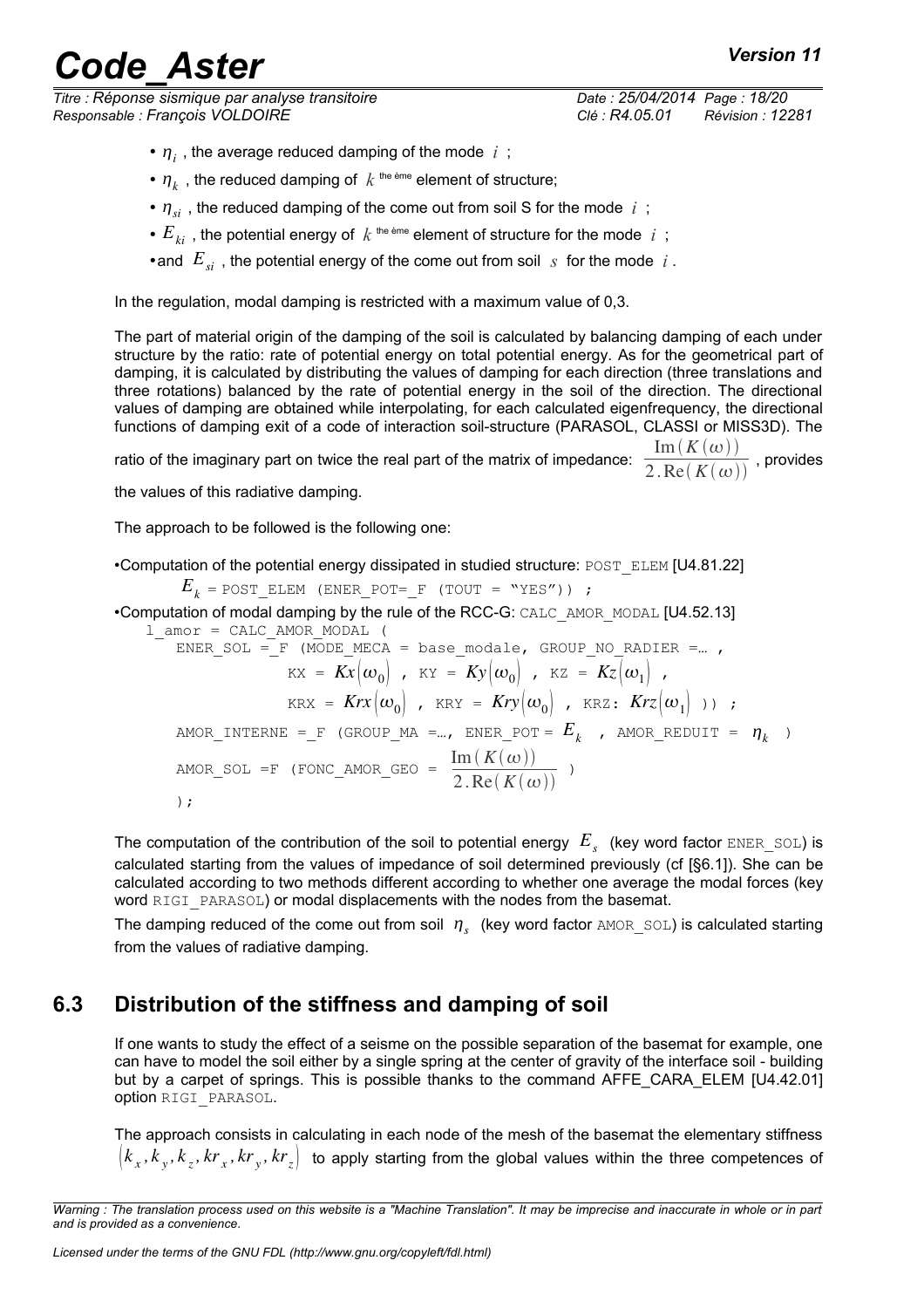*Titre : Réponse sismique par analyse transitoire Date : 25/04/2014 Page : 19/20 Responsable : François VOLDOIRE Clé : R4.05.01 Révision : 12281*

translations: *kx , ky , kz* and within the three competences of rotations: *krx , kry , krz* exits of a code of interaction soil-structure (or calculated analytically).

It is supposed that the elementary stiffness of translation is proportional to the surface  $S(P)$ represented by the node P and a function of distribution  $f(r)$  depending on the distance r from the node *P* at the center of gravity from the basemat *O* :

$$
\begin{cases}\nK_x = \sum_P k_x(P) = k_x \cdot \sum_P S(P) \cdot f(OP) \\
K_y = \sum_P k_y(P) = k_y \cdot \sum_P S(P) \cdot f(OP) \\
K_z = \sum_P k_z(P) = k_z \cdot \sum_P S(P) \cdot f(OP)\n\end{cases}
$$

One from of deduced then  $k_{x}$   $k_{x}(P)$  starting from computation:

$$
k_x(P)=k_x.S(P).f(OP)=K_x.\frac{S(P).f(OP)}{\sum_{P}S(P).f(OP)}.
$$

One from of deduced in the same way  $\; k_y(P) \;$  and  $\; k_z(P) \; .$ 

For the elementary stiffness of rotation, one distributes what remains after having removed the contributions due to the translations in the same way that translations:

$$
\begin{aligned}\n&\left| K_{rx} = \sum_{P} k_{rx}(P) + \sum_{P} \left[ k_{y}(P) \cdot z_{OP}^{2} + k_{z}(P) \cdot y_{OP}^{2} \right] = k_{rx} \cdot \sum_{P} S(P) \cdot f(OP) + \sum_{P} \left[ k_{y}(P) \cdot z_{OP}^{2} + k_{z}(P) \cdot y_{OP}^{2} \right] \right. \\
&\left. K_{ry} = \sum_{P} k_{ry}(P) + \sum_{P} \left[ k_{x}(P) \cdot z_{OP}^{2} + k_{z}(P) \cdot x_{OP}^{2} \right] = k_{ry} \cdot \sum_{P} S(P) \cdot f(OP) + \sum_{P} \left[ k_{x}(P) \cdot z_{OP}^{2} + k_{z}(P) \cdot x_{OP}^{2} \right] \right. \\
&\left. K_{rz} = \sum_{P} k_{rz}(P) + \sum_{P} \left[ k_{x}(P) \cdot y_{OP}^{2} + k_{y}(P) \cdot x_{OP}^{2} \right] = k_{rz} \cdot \sum_{P} S(P) \cdot f(OP) + \sum_{P} \left[ k_{x}(P) \cdot y_{OP}^{2} + k_{y}(P) \cdot x_{OP}^{2} \right]\n\end{aligned}
$$

One from of deduced then  $\left| k_{_{P\!X}} \right| \left| k_{_{P\!X}} \right| P \right| \,$  starting from computation:

$$
k_{rx}(P)=k_{rx}.S(P).f (OP)
$$
  
=  $\left(K_{rx}-\sum_{P} [k_{y}(P).z_{OP}^{2}+k_{z}(P).y_{OP}^{2}] \right)\cdot \sum_{P} \frac{S(P).f (OP)}{S(P).f (OP)}$ 

One from of deduced in the same way  $\;k_{_{\mathit{I}y}}(P)\;$  and  $\;k_{_{\mathit{I}z}}(P)\;$  .

**Note:**

*By default, one considers that the function of distribution is constant and unit i.e. each surface is affected same weight.*

*One can distribute in the same way six global values of damping, analytical or calculated by a code of interaction soil-structure.*

#### <span id="page-18-0"></span>**6.4 Taken into account of an absorbing border**